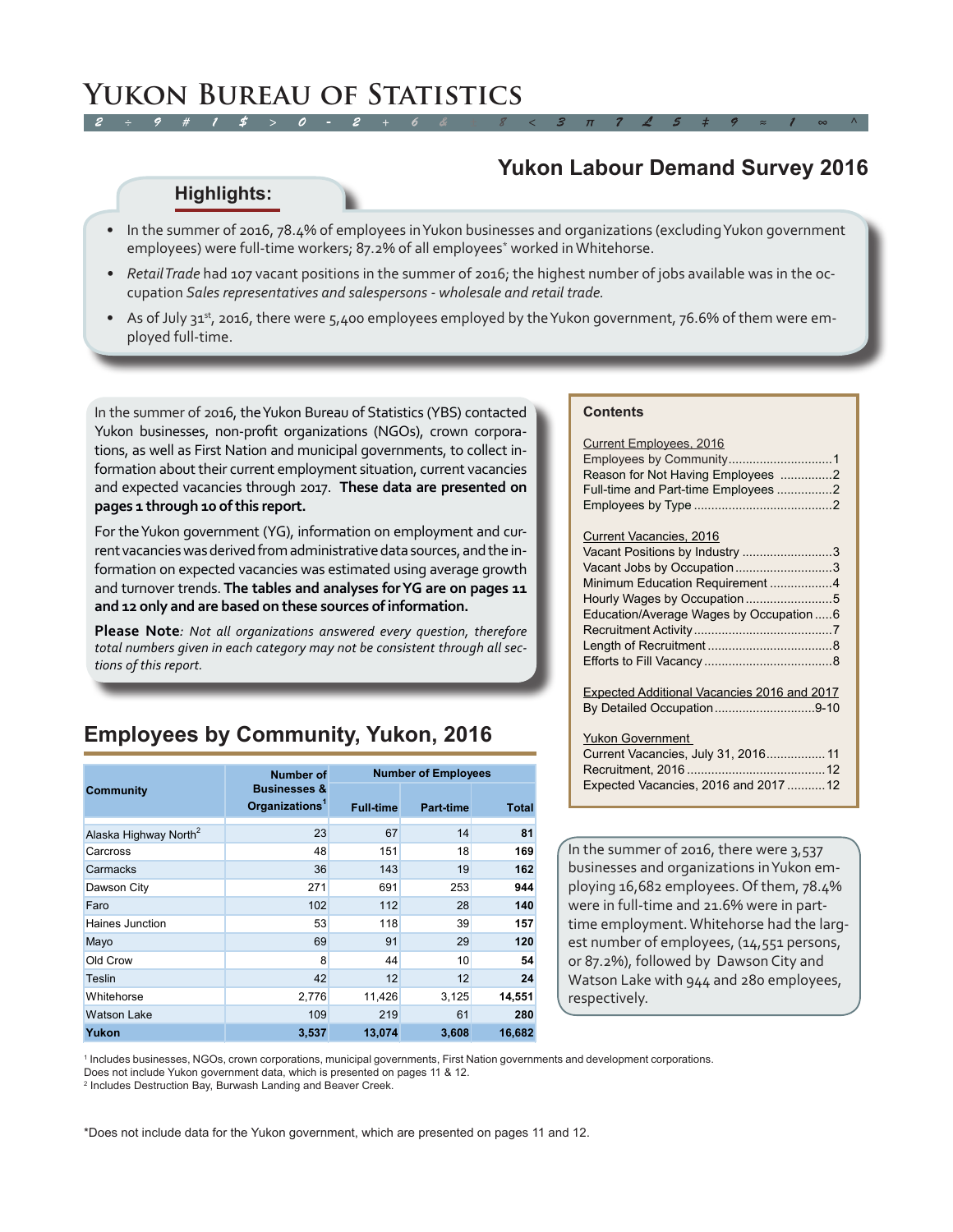#### <span id="page-1-0"></span>**Reason for Not Having Employees, Yukon, 2016**

About two-thirds of Yukon businesses and organizations (2,341) reported not having any employees at the time of the survey. The majority (83.6%) of these businesses (1,956) were *owner-operated only* and therefore, did not have any employees. *Temporarily inactive but will reopen* (124) was the next most common reason given for not having any employees. "*Other*" reasons included: not enough profit/money, business is too small, uses subcontractors, organization depends on volunteers, etc..



## **Full-time and Part-time Employees by Industry, Yukon, 2016**

|                      |                                                                             | <b>Number of</b>                                | <b>Number of Employees</b> |                |              |  |  |  |  |
|----------------------|-----------------------------------------------------------------------------|-------------------------------------------------|----------------------------|----------------|--------------|--|--|--|--|
| <b>NAICS</b><br>Code | Industry                                                                    | <b>Businesses &amp;</b><br><b>Organizations</b> | <b>Full-time</b>           | Part time      | <b>Total</b> |  |  |  |  |
| 11                   | Agriculture, Forestry, Fishing & Hunting                                    | 207                                             | 40                         | $\overline{2}$ | 42           |  |  |  |  |
| 21                   | Mining, Quarrying, and Oil & Gas Extraction                                 | 111                                             | 284                        | 30             | 314          |  |  |  |  |
| 22                   | <b>Utilities</b>                                                            | 6                                               | 157                        | 4              | 161          |  |  |  |  |
| 23                   | Construction                                                                | 551                                             | 1.116                      | 186            | 1.302        |  |  |  |  |
| $31 - 33$            | Manufacturing                                                               | 122                                             | 279                        | 32             | 311          |  |  |  |  |
| 41                   | Wholesale Trade                                                             | 54                                              | 228                        | 20             | 248          |  |  |  |  |
| 44-45                | <b>Retail Trade</b>                                                         | 263                                             | 2,005                      | 1,112          | 3,117        |  |  |  |  |
| 48-49                | Transportation & Warehousing                                                | 176                                             | 1.224                      | 319            | 1,543        |  |  |  |  |
| 51                   | Information & Cultural Industries                                           | 60                                              | 771                        | 149            | 920          |  |  |  |  |
| 52                   | Finance & Insurance                                                         | 58                                              | 355                        | 59             | 414          |  |  |  |  |
| 53                   | Real Estate and Rental & Leasing                                            | 249                                             | 117                        | 36             | 153          |  |  |  |  |
| 54                   | Professional, Scientific & Technical Services                               | 587                                             | 928                        | 103            | 1,031        |  |  |  |  |
| 55                   | Management of Companies & Enterprises                                       | 35                                              | 31                         | 27             | 58           |  |  |  |  |
| 56                   | Administrative & Support, Waste Management &<br><b>Remediation Services</b> | 238                                             | 547                        | 129            | 676          |  |  |  |  |
| 61                   | <b>Educational Services</b>                                                 | 67                                              | 144                        | 112            | 256          |  |  |  |  |
| 62                   | Health Care & Social Assistance                                             | 181                                             | 1.290                      | 187            | 1,477        |  |  |  |  |
| 71                   | Arts. Entertainment & Recreation                                            | 94                                              | 91                         | 35             | 126          |  |  |  |  |
| 72                   | Accommodation & Food Services                                               | 244                                             | 1.777                      | 776            | 2.553        |  |  |  |  |
| 81                   | Other Services (except Public Adminstration)                                | 199                                             | 413                        | 136            | 549          |  |  |  |  |
| 91                   | Public Administration (excluding YG)                                        | 35                                              | 1.277                      | 154            | 1,431        |  |  |  |  |
|                      | <b>All Industries</b>                                                       | 3,537                                           | 13.074                     | 3.608          | 16.682       |  |  |  |  |

In the summer of 2016, 78.4% of all employees in Yukon businesses and organizations (excluding Yukon government employees, see page 11 and 12) were fulltime. *Retail Trade* had the largest number of full-time employees (2,005), followed by *Accommo*dation and Food Services (1,777). The largest number of part-time employees was also in *Retail Trade* (1,112), followed by *Accommodation and Food Services* (776). These two industries together represented 28.9% of all **full-time** employees and 52.3% of all **part-time** employees.

# **Type of Employee by Industry, Yukon, 2016**

|                      |                                                                             |                                                              | <b>Number of Employess</b> |                |                                             |              |
|----------------------|-----------------------------------------------------------------------------|--------------------------------------------------------------|----------------------------|----------------|---------------------------------------------|--------------|
| <b>NAICS</b><br>Code | Industry                                                                    | Number of<br><b>Businesses &amp;</b><br><b>Organizations</b> | Permanent                  | Seasonal       | Term.<br>temporary,<br>casual or on<br>call | <b>Total</b> |
| 11                   | Agriculture, Forestry, Fishing & Hunting                                    | 207                                                          | 34                         | 8              | $\Omega$                                    | 42           |
| 21                   | Mining, Quarrying, and Oil & Gas Extraction                                 | 111                                                          | 182                        | 132            | $\Omega$                                    | 314          |
| 22                   | <b>Utilities</b>                                                            | 6                                                            | 155                        | 5              | $\mathbf{1}$                                | 161          |
| 23                   | Construction                                                                | 551                                                          | 851                        | 407            | 44                                          | 1,302        |
| $31 - 33$            | Manufacturing                                                               | 122                                                          | 297                        | 12             | $\overline{2}$                              | 311          |
| 41                   | Wholesale Trade                                                             | 54                                                           | 240                        | $\overline{7}$ | $\mathbf{0}$                                | 247          |
| 44-45                | Retail Trade                                                                | 263                                                          | 2,627                      | 332            | 157                                         | 3,116        |
| 48-49                | Transportation & Warehousing                                                | 176                                                          | 1.077                      | 467            | $\Omega$                                    | 1.544        |
| 51                   | Information & Cultural Industries                                           | 60                                                           | 363                        | 5              | 551                                         | 919          |
| 52                   | Finance & Insurance                                                         | 58                                                           | 380                        | 23             | 10                                          | 413          |
| 53                   | Real Estate and Rental & Leasing                                            | 249                                                          | 129                        | 24             | $\Omega$                                    | 153          |
| 54                   | Professional, Scientific & Technical Services                               | 587                                                          | 913                        | 106            | 13                                          | 1,032        |
| 55                   | Management of Companies & Enterprises                                       | 35                                                           | 58                         | $\Omega$       | $\Omega$                                    | 58           |
| 56                   | Administrative & Support, Waste Management &<br><b>Remediation Services</b> | 238                                                          | 559                        | 105            | 12                                          | 676          |
| 61                   | <b>Educational Services</b>                                                 | 67                                                           | 113                        | 143            | $\Omega$                                    | 256          |
| 62                   | Health Care & Social Assistance                                             | 181                                                          | 1.200                      | 22             | 256                                         | 1.478        |
| 71                   | Arts, Entertainment & Recreation                                            | 94                                                           | 64                         | 60             | $\overline{\mathbf{4}}$                     | 128          |
| 72                   | Accommodation & Food Services                                               | 244                                                          | 1.611                      | 899            | 43                                          | 2.553        |
| 81                   | Other Services (except Public Adminstration                                 | 199                                                          | 492                        | 13             | 44                                          | 549          |
| 91                   | Public Administration (excluding YG)                                        | 35                                                           | 1.232                      | 133            | 66                                          | 1.431        |
|                      | <b>All Industries</b>                                                       | 3.537                                                        | 12.577                     | 2.903          | 1.203                                       | 16,683       |

In the summer of 2016, 75.4% of all employees in Yukon businesses and organizations were permanent. *Retail Trade* had the largest number of permanent employees (2,627), followed by *Accommodation and Food services* (1,611). Of all employees, 17.4% were seasonal and 7.2% were term, temporary, casual or on-call employees. *Information & Cultural Industries* had the largest percentage of nonpermanent employees (60.5%); followed by *Educational Services* and *Arts, Entertainment & Recreation* industry with 55.9% and 50.0%, respectively.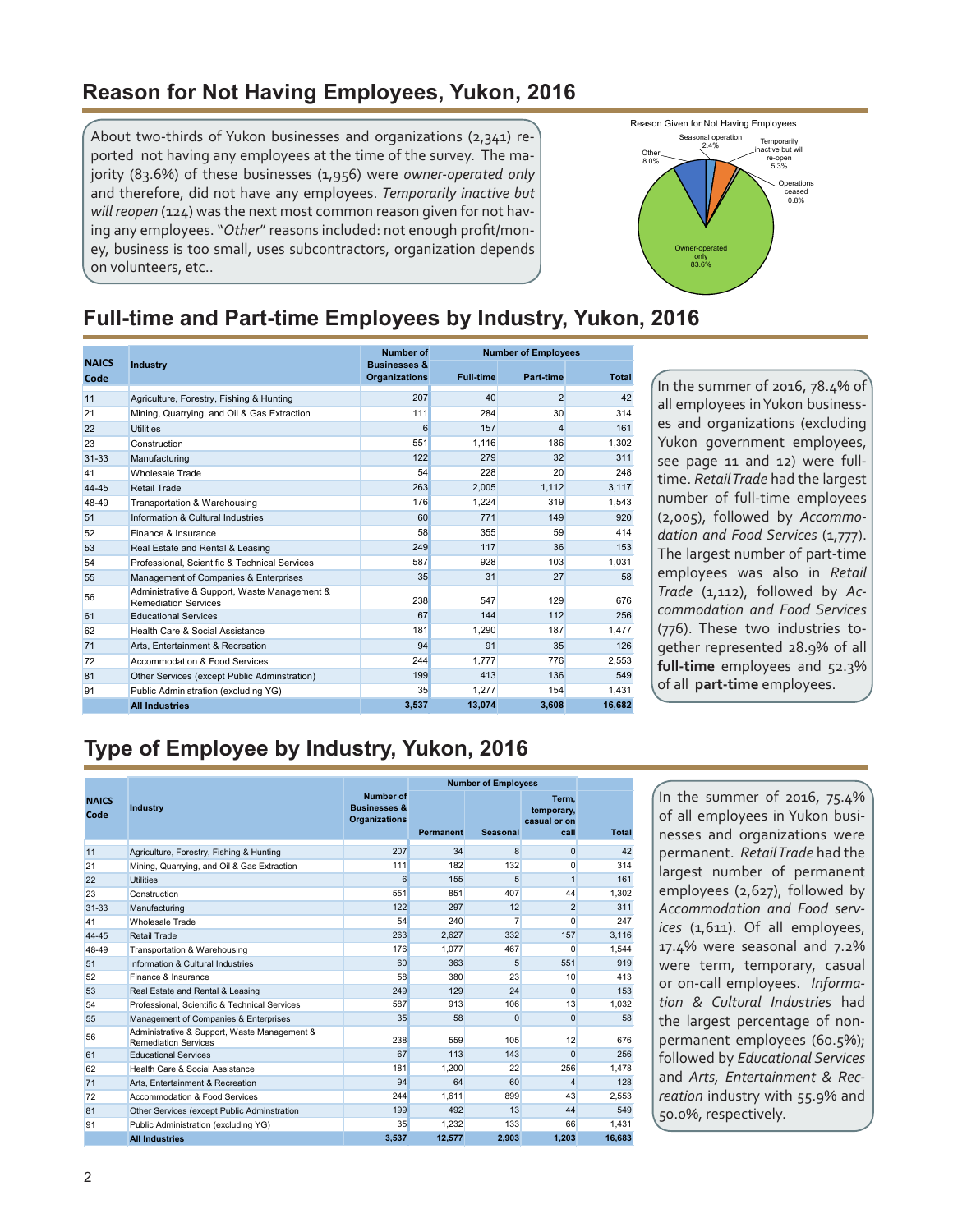#### <span id="page-2-0"></span>**Current Vacant Positions and Jobs by Industry, Yukon, 2016**

| <b>NAICS</b><br>Code | <b>Industry</b>                                                   | Number of vacant<br>positions (not jobs) | Number of<br>vacant jobs |
|----------------------|-------------------------------------------------------------------|------------------------------------------|--------------------------|
| 11                   | Agriculture, Forestry, Fishing & Hunting                          | $\overline{2}$                           | $\overline{2}$           |
| 21                   | Mining, Quarrying, and Oil & Gas Extraction                       | $\Omega$                                 | 0                        |
| 22                   | <b>Utilities</b>                                                  | $\overline{2}$                           | $\overline{2}$           |
| 23                   | Construction                                                      | 36                                       | 38                       |
| $31 - 33$            | Manufacturing                                                     | 13                                       | 14                       |
| 41                   | Wholesale Trade                                                   | 25                                       | 25                       |
| 44-45                | Retail Trade                                                      | 107                                      | 135                      |
| 48-49                | Transportation & Warehousing                                      | 16                                       | 17                       |
| 51                   | Information & Cultural Industries                                 | 6                                        | 10                       |
| 52                   | Finance & Insurance                                               | 12                                       | 12                       |
| 53                   | Real Estate and Rental & Leasing                                  | 46                                       | 92                       |
| 54                   | Professional, Scientific & Technical Services                     | 15                                       | 19                       |
| 55                   | Management of Companies & Enterprises                             | $\mathbf{0}$                             | $\Omega$                 |
| 56                   | Administrative & Support, Waste Management & Remediation Services | 5                                        | 5                        |
| 61                   | <b>Educational Services</b>                                       | $\Omega$                                 | $\Omega$                 |
| 62                   | Health Care & Social Assistance                                   | 38                                       | 47                       |
| 71                   | Arts, Entertainment & Recreation                                  | 3                                        | 3                        |
| 72                   | Accommodation & Food Services                                     | 92                                       | 109                      |
| 81                   | Other Services (except Public Adminstration)                      | 34                                       | 39                       |
| 91                   | Public Administration (excluding YG)                              | 50                                       | 62                       |
|                      | <b>All Industries</b>                                             | 502                                      | 631                      |

In the summer of 2016, businesses and organizations reported 502 vacant positions. The largest number of vacant positions were in *Retail Trade* with 107 vacancies (21.3% of all vacancies), followed by *Accommodation and Food Services* (18.3%) and *Public Administration* (10.0%). Businesses and organizations in *Mining, Quarrying and Oil & Gas Extraction, Management Of Companies & Enterprises*, and *Educational Services* did not report any vacancy during the survey.

#### **Current Job Vacancies by Occupation, Full-time and Part-time, Yukon, 2016**

|                 |                                                                                      |                  | <b>Number of Job Vacancies</b> |                      |                         |
|-----------------|--------------------------------------------------------------------------------------|------------------|--------------------------------|----------------------|-------------------------|
| <b>NOC Code</b> | <b>Occupation</b>                                                                    | <b>Full-time</b> |                                | Part-time Don't Know | <b>Total</b>            |
| 00              | Senior management occupations                                                        | 9                | $\mathbf{0}$                   | $\overline{0}$       | 9                       |
| $01 - 05$       | Specialized middle management occupations                                            | 12               | 0                              | $\mathbf{0}$         | 12                      |
| 06              | Middle management occupations in retail and wholesale trade<br>and customer services | $\overline{7}$   | $\Omega$                       | $\Omega$             | $\overline{7}$          |
| 07-09           | Middle management occupations in trades, transportation,<br>production and utilities | 5                | $\Omega$                       | $\Omega$             | 5                       |
| 11              | Professional occupations in business and finance                                     | $\mathbf{1}$     | $\overline{2}$                 | $\Omega$             | 3                       |
| 12              | Administrative and financial supervisors and administrative<br>occupations           | 8                | 27                             | 0                    | 35                      |
| 13              | Finance, insurance and related business administrative<br>occupations                | $\mathbf{1}$     | $\Omega$                       | 1                    | $\overline{2}$          |
| 14              | Office support occupations                                                           | 6                | 18                             | $\mathbf{0}$         | 24                      |
| 15              | Distribution, tracking and scheduling co-ordination occupations                      | $\overline{2}$   | $\mathbf 0$                    | $\Omega$             | $\overline{2}$          |
| 21              | Professional occupations in natural and applied sciences                             | 6                | 1                              | $\Omega$             | 7                       |
| 22              | Technical occupations related to natural and applied sciences                        | 22               | $\mathbf{0}$                   | $\Omega$             | 22                      |
| 30              | Professional occupations in nursing                                                  | 3                | $\Omega$                       | $\Omega$             | $\overline{3}$          |
| 31              | Professional occupations in health (except nursing)                                  | $\mathbf 0$      | $\overline{4}$                 | $\overline{0}$       | $\overline{\mathbf{4}}$ |
| 32              | Technical occupations in health                                                      | $\overline{7}$   | $\Omega$                       | $\Omega$             | $\overline{7}$          |
| 41              | Professional occupations in law and social, community and<br>government services     | $\overline{2}$   | $\Omega$                       | $\mathbf{0}$         | $\overline{2}$          |
| 42              | Paraprofessional occupations in legal, social, community and<br>education services   | 12               | 1                              | $\Omega$             | 13                      |
| 44              | Care providers and educational, legal and public protection<br>support occupations   | 14               | 18                             | $\Omega$             | 32                      |
| 52              | Technical occupations in art, culture, recreation and sport                          | $\overline{2}$   | 1                              | $\Omega$             | 3                       |
| 62              | Retail sales supervisors and specialized sales occupations                           | 80               | $\mathbf{1}$                   | $\Omega$             | 81                      |
| 63              | Service supervisors and specialized service occupations                              | 29               | 8                              | 0                    | 37                      |
| 64              | Sales representatives and salespersons - wholesale and retail<br>trade               | 105              | $\overline{2}$                 | $\mathbf{0}$         | 107                     |
| 65              | Service representatives and other customer and personal<br>services occupations      | 33               | 11                             | $\Omega$             | 44                      |
| 66              | Sales support occupations                                                            | 17               | 5                              | $\mathbf{0}$         | 22                      |
| 67              | Service support and other service occupations, n.e.c.                                | 43               | 13                             | 3                    | 59                      |
| 72              | Industrial, electrical and construction trades                                       | 37               | $\Omega$                       | $\Omega$             | 37                      |
| 73              | Maintenance and equipment operation trades                                           | 12               | 0                              | 12                   | 24                      |
| 74              | Other installers, repairers and servicers and material handlers                      | $\mathbf{1}$     | $\Omega$                       | $\Omega$             | $\mathbf{1}$            |
| 75              | Transport and heavy equipment operation and related<br>maintenance occupations       | 13               | $\overline{2}$                 | $\overline{2}$       | 17                      |
| 76              | Trades helpers, construction labourers and related occupations                       | 3                | $\mathbf{0}$                   | $\mathbf{0}$         | 3                       |
| 96              | Labourers in processing, manufacturing and utilities                                 | $\overline{7}$   | $\Omega$                       | $\Omega$             | $\overline{7}$          |
|                 | <b>All Occupations</b>                                                               | 499              | 114                            | 18                   | 631                     |

Of the vacant jobs in the summer of 2016, 79.1% were fulltime jobs, while 18.1% were part-time jobs. Respondents could not specify full-time/ part-time status for 2.9% of the job vacancies. The largest number of job vacancies were in *Sales representatives and salespersons - wholesale and retail trade* occupations with 107 vacancies, followed by *Retail sales supervisors and specialized sales occupations* with 81 vacancies, and *Service support and other services occupations n.e.c.* with 59 job vacancies.

n.e.c.= not elsewhere classified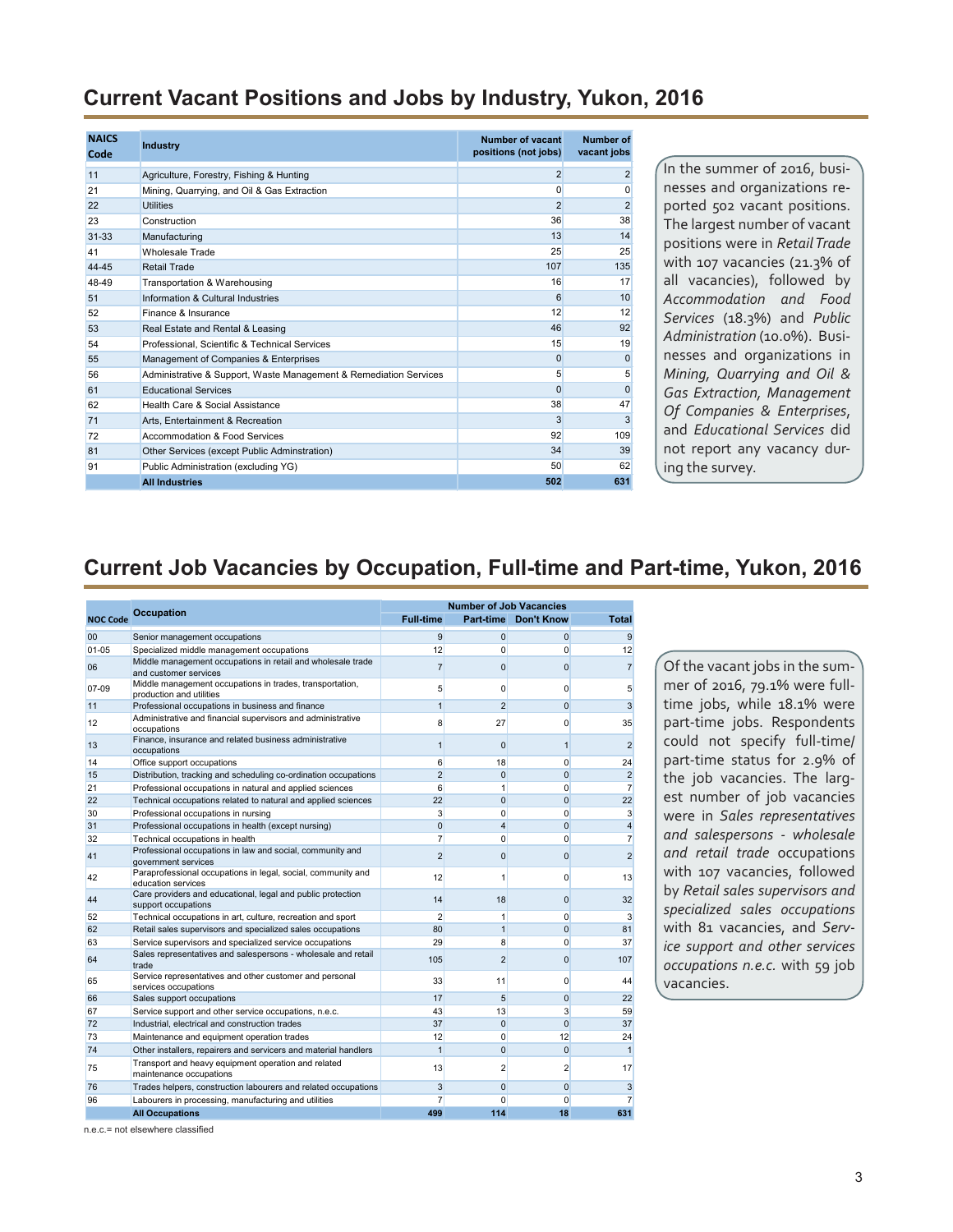#### <span id="page-3-0"></span>**Minimum Education Level Required for Current Job Vacancies by Occupation, Yukon, 2016**

|                    |                                                                                      |                                                 |                                                |                                                         |                                                                             | Minimum level of Education for Job Vacancies                   |                          |                                                                                 |                          |                         |
|--------------------|--------------------------------------------------------------------------------------|-------------------------------------------------|------------------------------------------------|---------------------------------------------------------|-----------------------------------------------------------------------------|----------------------------------------------------------------|--------------------------|---------------------------------------------------------------------------------|--------------------------|-------------------------|
| <b>NOC</b><br>Code | <b>Occupation</b>                                                                    | No minimum<br>level of<br>education<br>required | <b>High school</b><br>diploma or<br>equivalent | Apprenticeship<br>or trade<br>certificate or<br>diploma | College, CEGEP<br>and other non-<br>university<br>certificate or<br>diploma | University certificate<br>or diploma below<br>bachelor's level | Bachelor's<br>degree     | <b>University</b><br>certificate or<br>diploma above<br>the bachelor's<br>level | Don't know               | <b>Total</b>            |
|                    |                                                                                      |                                                 |                                                |                                                         | <b>Number of Vacancies</b>                                                  |                                                                |                          |                                                                                 |                          |                         |
| 00                 | Senior management occupations                                                        | $\Omega$                                        | $\mathbf{0}$                                   | $\mathbf{0}$                                            | $\mathbf{0}$                                                                |                                                                |                          |                                                                                 | $\overline{7}$           | 9                       |
| $01 - 05$          | Specialized middle management occupations                                            | 5                                               | $\overline{1}$                                 | $\mathbf{0}$                                            | $\overline{0}$                                                              | $\Omega$                                                       | 6 <sup>1</sup>           | $\Omega$                                                                        | $\Omega$                 | 12                      |
| 06                 | Middle management occupations in retail and wholesale<br>trade and customer services | 6                                               | $\mathbf{0}$                                   | $\mathbf{0}$                                            | $\mathbf{0}$                                                                |                                                                | $\mathbf{0}$             | $\mathbf{0}$                                                                    | $\Omega$                 | $\overline{7}$          |
| 07-09              | Middle management occupations in trades,<br>transportation, production and utilities |                                                 | 3                                              | $\overline{0}$                                          | $\overline{0}$                                                              | $\mathbf{0}$                                                   | $\mathbf{1}$             | $\mathbf{0}$                                                                    | $\Omega$                 | 5                       |
| 11                 | Professional occupations in business and finance                                     | $\Omega$                                        | $\overline{2}$                                 | $\Omega$                                                | $\overline{1}$                                                              | $\Omega$                                                       | $\mathbf{0}$             | $\Omega$                                                                        | $\Omega$                 | $\overline{\mathbf{3}}$ |
| 12                 | Administrative and financial supervisors and                                         |                                                 |                                                |                                                         |                                                                             |                                                                |                          |                                                                                 |                          |                         |
|                    | administrative occupations                                                           | 5                                               | 8                                              | $\overline{0}$                                          | $\overline{0}$                                                              |                                                                | $\Omega$                 | $\Omega$                                                                        | 21                       | 35                      |
| 13                 | Finance, insurance and related business administrative<br>occupations                | $\Omega$                                        | $\overline{1}$                                 | 1                                                       | $\Omega$                                                                    | $\Omega$                                                       | $\Omega$                 | $\Omega$                                                                        | $\Omega$                 | $\overline{2}$          |
| 14                 | Office support occupations                                                           | $\mathbf{0}$                                    | 5                                              | $\overline{0}$                                          | $\overline{1}$                                                              | $\mathbf{1}$                                                   | $\Omega$                 | $\Omega$                                                                        | 17                       | 24                      |
| 15                 | Distribution, tracking and scheduling co-ordination<br>occupations                   | $\overline{1}$                                  | $\overline{1}$                                 | $\mathbf{0}$                                            | $\Omega$                                                                    | $\Omega$                                                       | $\Omega$                 | $\Omega$                                                                        | $\Omega$                 | $\overline{2}$          |
| 21                 | Professional occupations in natural and applied sciences                             | $\mathbf{0}$                                    | $\overline{0}$                                 | $\mathbf{1}$                                            | $\Omega$                                                                    | $\overline{4}$                                                 | 3                        | $\mathbf{0}$                                                                    | $\mathbf{0}$             | 8                       |
| 22                 | Technical occupations related to natural and applied<br>sciences                     | $\Omega$                                        | 8                                              | 12                                                      | $\overline{2}$                                                              | $\mathbf{0}$                                                   | $\Omega$                 | $\Omega$                                                                        | $\Omega$                 | 22                      |
| 30                 | Professional occupations in nursing                                                  | $\mathbf{0}$                                    | $\overline{0}$                                 | $\overline{0}$                                          | $\Omega$                                                                    | $\overline{\mathbf{3}}$                                        | $\circ$                  | $\overline{0}$                                                                  | $\Omega$                 | $\overline{\mathbf{3}}$ |
| 31                 | Professional occupations in health (except nursing)                                  | $\Omega$                                        | $\overline{0}$                                 | $\mathbf{0}$                                            | $\overline{1}$                                                              | $\Omega$                                                       | $\Omega$                 | $\Omega$                                                                        | 3                        | $\overline{a}$          |
| 32                 | Technical occupations in health                                                      | $\mathbf{0}$                                    | $\mathbf{0}$                                   | $\overline{0}$                                          | $\overline{7}$                                                              | $\Omega$                                                       | $\Omega$                 | $\Omega$                                                                        | $\Omega$                 | 7                       |
| 41                 | Professional occupations in law and social, community<br>and government services     | $\Omega$                                        | $\overline{0}$                                 | $\Omega$                                                | $\Omega$                                                                    | $\Omega$                                                       | $\Omega$                 | $\overline{2}$                                                                  | $\Omega$                 | $\overline{2}$          |
| 42                 | Paraprofessional occupations in legal, social, community<br>and education services   | $\Omega$                                        | 6                                              | $\mathbf{0}$                                            | 6                                                                           |                                                                | $\mathbf{0}$             | $\Omega$                                                                        | $\Omega$                 | 13                      |
| 44                 | Care providers and educational, legal and public<br>protection support occupations   | 27                                              | $\mathbf{0}$                                   | $\mathbf{0}$                                            | $\overline{4}$                                                              | $\mathbf{1}$                                                   | $\Omega$                 | $\mathbf{0}$                                                                    | $\Omega$                 | 32                      |
| 52                 | Technical occupations in art, culture, recreation and sport                          | $\overline{2}$                                  | $\mathbf{1}$                                   | $\overline{0}$                                          | $\overline{0}$                                                              | $\Omega$                                                       | $\Omega$                 | $\mathbf{0}$                                                                    | $\Omega$                 | 3                       |
| 62                 | Retail sales supervisors and specialized sales<br>occupations                        | 21                                              | $\overline{0}$                                 | $\mathbf{0}$                                            | $\mathbf{0}$                                                                | $\Omega$                                                       | $\mathbf{0}$             | $\mathbf{0}$                                                                    | 60                       | 81                      |
| 63                 | Service supervisors and specialized service occupations                              | 28                                              | $\overline{7}$                                 | 2                                                       | $\overline{0}$                                                              | $\overline{0}$                                                 | $\mathbf{0}$             | $\overline{0}$                                                                  | $\circ$                  | 37                      |
|                    | Sales representatives and salespersons - wholesale and                               |                                                 |                                                |                                                         |                                                                             |                                                                |                          |                                                                                 |                          |                         |
| 64                 | retail trade                                                                         | 22                                              | 84                                             | $\overline{0}$                                          | $\mathbf{0}$                                                                | $\Omega$                                                       | $\mathbf{1}$             | $\Omega$                                                                        | $\Omega$                 | 107                     |
|                    | Service representatives and other customer and personal                              |                                                 |                                                |                                                         |                                                                             |                                                                |                          |                                                                                 |                          |                         |
| 65                 | services occupations                                                                 | 18                                              | 17                                             | 10 <sup>°</sup><br>$\Omega$                             | $\Omega$<br>3                                                               | $\mathbf{0}$<br>$\Omega$                                       | $\mathbf{0}$<br>$\Omega$ | $\mathbf{0}$<br>$\Omega$                                                        | $\Omega$                 | 45                      |
| 66<br>67           | Sales support occupations<br>Service support and other service occupations, n.e.c.   | 19<br>45                                        | $\mathbf{1}$<br>14                             | $\overline{0}$                                          | $\Omega$                                                                    | $\Omega$                                                       | $\Omega$                 | $\Omega$                                                                        | $\mathbf{0}$<br>$\Omega$ | 23<br>59                |
| 72                 | Industrial, electrical and construction trades                                       | $\overline{7}$                                  | $\mathbf{1}$                                   | 28                                                      | 1                                                                           | $\mathbf{0}$                                                   | $\Omega$                 | $\mathbf{0}$                                                                    | $\mathbf{0}$             | 37                      |
| 73                 | Maintenance and equipment operation trades                                           | 13                                              | 10                                             | $1\overline{ }$                                         | $\mathbf 0$                                                                 | $\mathbf{0}$                                                   | $\overline{0}$           | $\overline{0}$                                                                  | $\mathbf{0}$             | 24                      |
|                    | Other installers, repairers and servicers and material                               |                                                 |                                                |                                                         |                                                                             |                                                                |                          |                                                                                 |                          |                         |
| 74                 | handlers                                                                             | $\mathbf{1}$                                    | $\Omega$                                       | $\mathbf{0}$                                            | $\Omega$                                                                    | $\Omega$                                                       | $\Omega$                 | $\Omega$                                                                        | $\Omega$                 | $\mathbf{1}$            |
| 75                 | Transport and heavy equipment operation and related<br>maintenance occupations       | $\overline{7}$                                  | $\overline{1}$                                 | 8                                                       | $\Omega$                                                                    | $\Omega$                                                       | $\Omega$                 | $\Omega$                                                                        | $\Omega$                 | 16                      |
|                    | Trades helpers, construction labourers and related                                   |                                                 |                                                |                                                         |                                                                             |                                                                |                          |                                                                                 |                          |                         |
| 76                 | occupations                                                                          | 3                                               | $\mathbf{0}$                                   | $\mathbf{0}$                                            | $\mathbf 0$                                                                 | $\Omega$                                                       | $\mathbf 0$              | $\mathbf{0}$                                                                    | $\Omega$                 | 3                       |
| 96                 | Labourers in processing, manufacturing and utilities                                 | $6 \overline{6}$                                | $\overline{0}$                                 | $\overline{0}$                                          | $1\overline{ }$                                                             | $\Omega$                                                       | $\circ$                  | $\overline{0}$                                                                  | $\Omega$                 | $\overline{7}$          |
|                    | <b>All Occupations</b>                                                               | 237                                             | 171                                            | 63                                                      | 27                                                                          | 12                                                             | 12                       | $\overline{3}$                                                                  | 108                      | 633                     |

n.e.c.= not elsewhere classified

Of the vacancies, 237 jobs, or 37.4%, did not have a minimum requirement of education. There were 171 jobs (27.0% of the total vacancies) that required a high school diploma or equivalent; 63 jobs (10.0%) required apprenticeship or trade certificate or diploma; 27 jobs (4.3%) required a college, CEGEP and other non-university diploma or certificate; and 12 jobs (1.9%) required a university certificate or diploma below bachelor's level. Only 15, or 2.4%, of the vacant jobs required a bachelor's degree or higher from a university. For 108 of the vacancies (17.1%), respondents did not know what minimum education level was required.

The highest number of job vacancies requiring a higher education level than high school were in *Industrial, electrical, and construction trades* occupations with 29 vacancies, followed by T*echnical occupations related to natural and applied sciences* with 14 vacancies and *Service representatives and other customer and personal service* occupations with 10 job vacancies.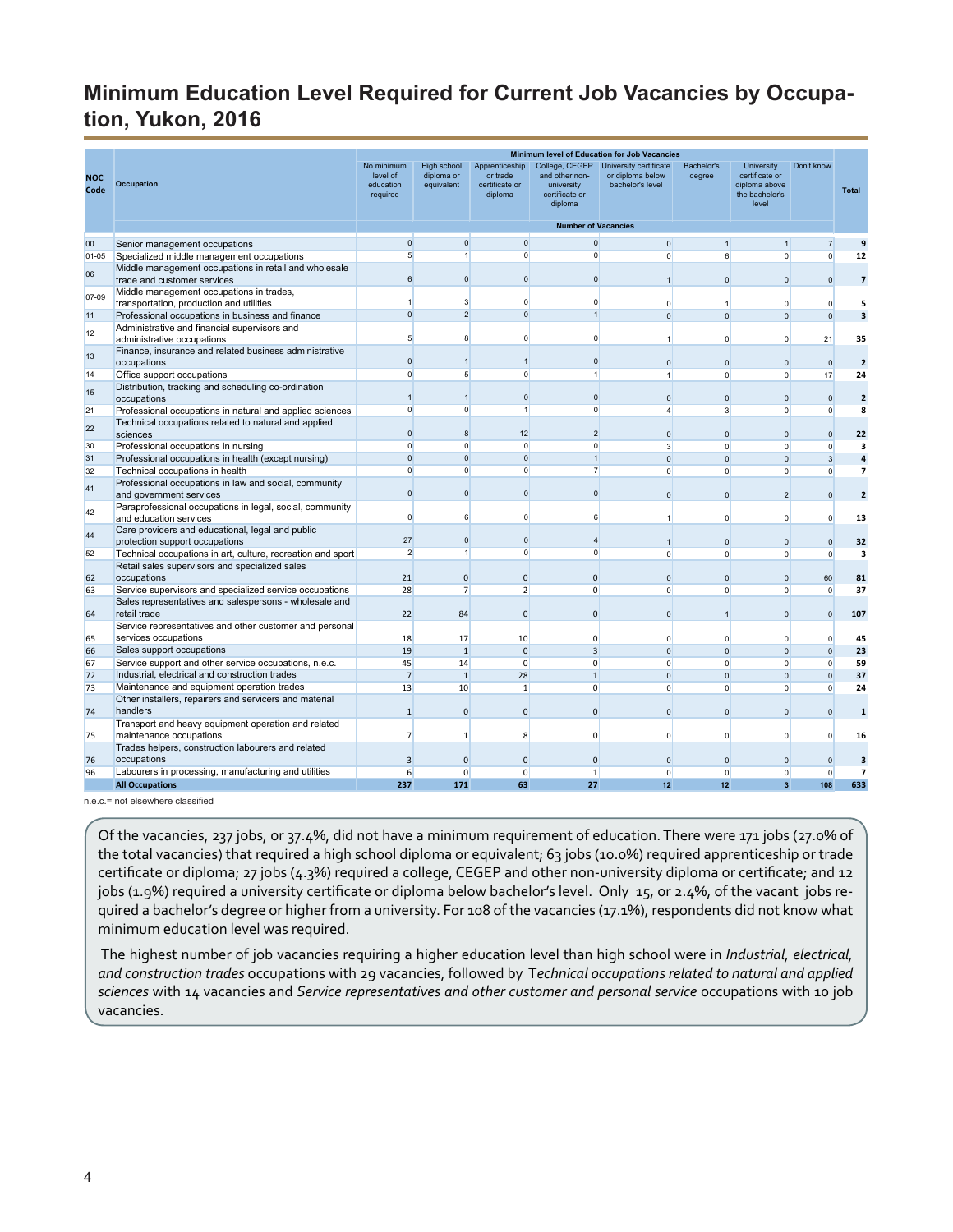#### <span id="page-4-0"></span>**Hourly Wages for Current Job Vacancies by Occupation, Yukon, 2016**

|           |                                                                                      | <b>Hourly Wage for Job Vacancies</b> |                |                |               |  |  |  |
|-----------|--------------------------------------------------------------------------------------|--------------------------------------|----------------|----------------|---------------|--|--|--|
|           | <b>NOC Code Occupation</b>                                                           | Average                              | <b>Minimum</b> | <b>Maximum</b> | <b>Median</b> |  |  |  |
|           |                                                                                      |                                      | \$ per hour    |                |               |  |  |  |
| 00        | Senior management occupations                                                        | \$44.13                              | \$36.00        | \$52.26        | \$44.13       |  |  |  |
| $01 - 05$ | Specialized middle management occupations                                            | \$40.08                              | \$32.50        | \$43.62        | \$40.00       |  |  |  |
| 06        | Middle management occupations in retail and wholesale trade<br>and customer services | \$21.00                              | \$21.00        | \$21.00        | \$21.00       |  |  |  |
| 07-09     | Middle management occupations in trades, transportation,<br>production and utilities | \$37.83                              | \$22.50        | \$50.99        | \$40.00       |  |  |  |
| 11        | Professional occupations in business and finance                                     | \$23.99                              | \$21.00        | \$29.96        | \$21.00       |  |  |  |
| 12        | Administrative and financial supervisors and administrative<br>occupations           | \$25.44                              | \$23.50        | \$29.60        | \$24.50       |  |  |  |
| 13        | Finance, insurance and related business administrative<br>occupations                | \$38.54                              | \$38.54        | \$38.54        | \$38.54       |  |  |  |
| 14        | Office support occupations                                                           | \$21.25                              | \$14.50        | \$31.93        | \$23.00       |  |  |  |
| 15        | Distribution, tracking and scheduling co-ordination occupations                      | \$24.89                              | \$22.50        | \$27.27        | \$24.89       |  |  |  |
| 21        | Professional occupations in natural and applied sciences                             | \$39.92                              | \$35.50        | \$42.50        | \$39.00       |  |  |  |
| 22        | Technical occupations related to natural and applied sciences                        | \$27.02                              | \$23.50        | \$32.50        | \$26.53       |  |  |  |
| 30        | Professional occupations in nursing                                                  | \$43.50                              | \$43.50        | \$43.50        | \$43.50       |  |  |  |
| 31        | Professional occupations in health (except nursing)                                  | \$43.00                              | \$43.00        | \$43.00        | \$43.00       |  |  |  |
| 32        | Technical occupations in health                                                      | \$36.00                              | \$36.00        | \$36.00        | \$36.00       |  |  |  |
| 41        | Professional occupations in law and social, community and<br>government services     |                                      |                |                |               |  |  |  |
| 42        | Paraprofessional occupations in legal, social, community and<br>education services   | \$23.81                              | \$15.00        | \$34.22        | \$22.71       |  |  |  |
| 44        | Care providers and educational, legal and public protection<br>support occupations   | \$17.54                              | \$11.07        | \$23.00        | \$19.00       |  |  |  |
| 52        | Technical occupations in art, culture, recreation and sport                          | \$22.00                              | \$20.00        | \$24.00        | \$22.00       |  |  |  |
| 62        | Retail sales supervisors and specialized sales occupations                           | \$21.45                              | \$11.07        | \$35.00        | \$21.36       |  |  |  |
| 63        | Service supervisors and specialized service occupations                              | \$14.86                              | \$11.07        | \$36.67        | \$14.50       |  |  |  |
| 64        | Sales representatives and salespersons - wholesale and retail<br>trade               | \$14.85                              | \$11.07        | \$50.00        | \$13.00       |  |  |  |
| 65        | Service representatives and other customer and personal<br>services occupations      | \$14.10                              | \$11.07        | \$27.50        | \$14.00       |  |  |  |
| 66        | Sales support occupations                                                            | \$13.21                              | \$11.07        | \$15.00        | \$13.22       |  |  |  |
| 67        | Service support and other service occupations, n.e.c.                                | \$12.88                              | \$11.07        | \$29.47        | \$12.40       |  |  |  |
| 72        | Industrial, electrical and construction trades                                       | \$28.74                              | \$16.00        | \$42.00        | \$30.00       |  |  |  |
| 73        | Maintenance and equipment operation trades                                           | \$23.71                              | \$18.04        | \$55.50        | \$23.00       |  |  |  |
| 74        | Other installers, repairers and servicers and material handlers                      | \$18.50                              | \$18.50        | \$18.50        | \$18.50       |  |  |  |
| 75        | Transport and heavy equipment operation and related<br>maintenance occupations       | \$24.06                              | \$16.50        | \$30.00        | \$23.00       |  |  |  |
| 76        | Trades helpers, construction labourers and related occupations                       | \$15.00                              | \$15.00        | \$15.00        | \$15.00       |  |  |  |
| 96        | Labourers in processing, manufacturing and utilities                                 | \$13.88                              | \$12.50        | \$18.00        | \$12.50       |  |  |  |
|           | n.e.c.= not elsewhere classified                                                     |                                      |                |                |               |  |  |  |

.. = data not available or not applicable

The job vacancies with the highest average hourly wage were in *Senior management occupations* at \$44.13, followed by *Professional occupations in nursing* and *Professional occupations in health (except nursing)* at \$43.50 and \$43.00, respectively.

The lowest average hourly wage was \$12.88 in *Service support and other service occupations, n.e.c.*; followed by \$13.21 in *Sales support occupations*.

The job vacancy with the highest hourly wage (\$55.50) was in *Maintenance and equipment operation trades* occupation, followed by *Senior management occupations* (\$52.26)*.*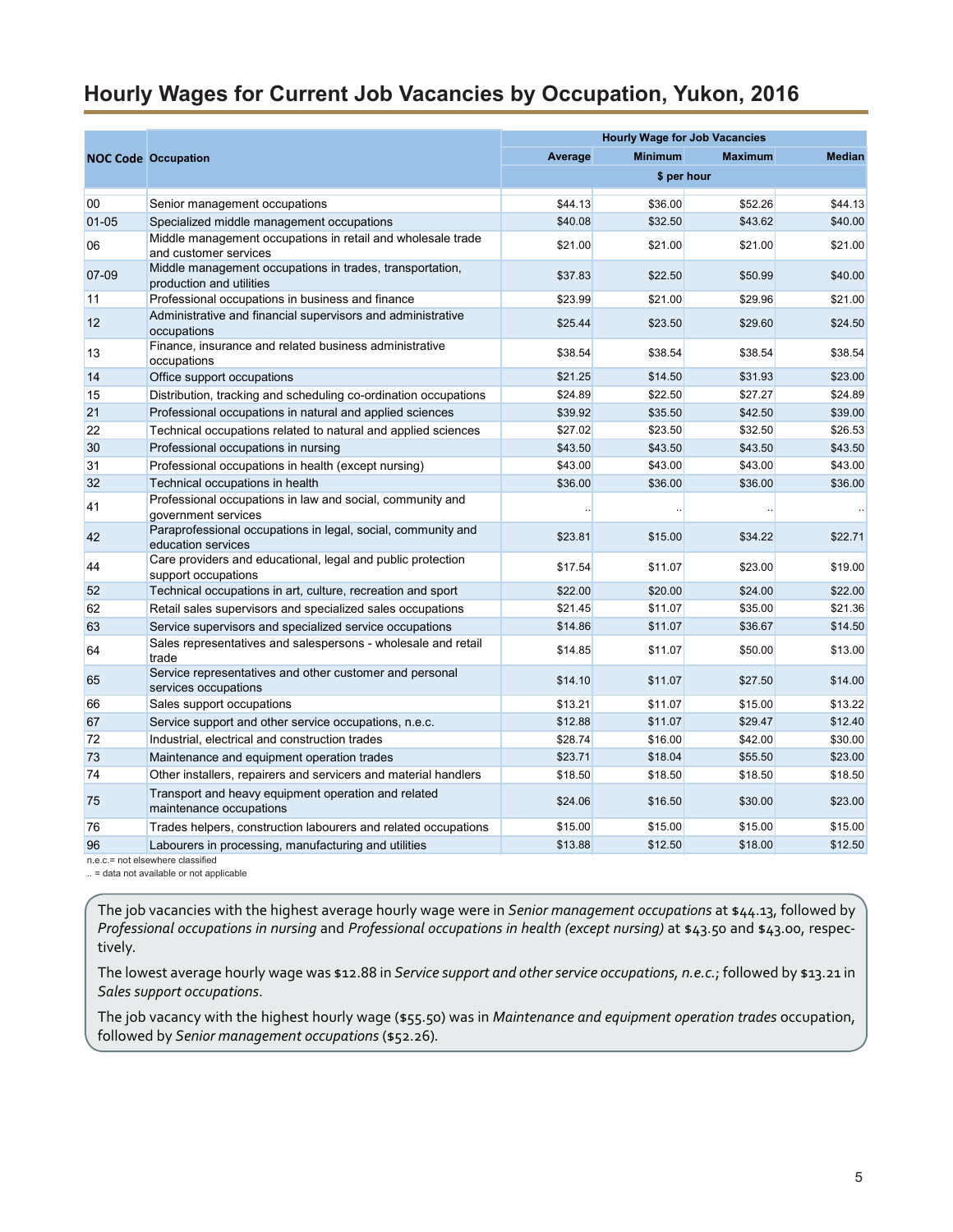# <span id="page-5-0"></span>**Education Required and Average Hourly Wages for Current Job Vacancies by Occupation, Yukon, 2016**

|                    |                                                                                            |                                                 |                                                |                                                         | <b>Minimum Education Level for Job Vacancies</b>                               |                                                                             |                             |                                                                                 |                                           |
|--------------------|--------------------------------------------------------------------------------------------|-------------------------------------------------|------------------------------------------------|---------------------------------------------------------|--------------------------------------------------------------------------------|-----------------------------------------------------------------------------|-----------------------------|---------------------------------------------------------------------------------|-------------------------------------------|
| <b>NOC</b><br>Code | <b>Occupation</b>                                                                          | No minimum<br>level of<br>education<br>required | <b>High school</b><br>diploma or<br>equivalent | Apprenticeship<br>or trade<br>certificate or<br>diploma | College,<br>CEGEP and<br>other non-<br>university<br>certificate or<br>diploma | <b>University</b><br>certificate or<br>diploma below<br>bachelor's<br>level | <b>Bachelor's</b><br>degree | <b>University</b><br>certificate or<br>diploma above<br>the bachelor's<br>level | Don't know<br>education<br>level required |
|                    |                                                                                            |                                                 |                                                |                                                         | \$ per Hour                                                                    |                                                                             |                             |                                                                                 |                                           |
| 00                 | Senior management occupations                                                              |                                                 |                                                |                                                         |                                                                                |                                                                             | \$52.26                     | \$36.00                                                                         |                                           |
|                    | 01-05 Specialized middle management occupations                                            | \$40.00                                         | \$32.50                                        |                                                         |                                                                                |                                                                             | \$41.48                     |                                                                                 |                                           |
|                    | Middle management occupations in retail and                                                | \$21.00                                         |                                                |                                                         |                                                                                | \$21.00                                                                     |                             |                                                                                 |                                           |
| 06                 | wholesale trade and customer services                                                      |                                                 |                                                |                                                         |                                                                                |                                                                             |                             |                                                                                 |                                           |
|                    | Middle management occupations in trades,<br>07-09 transportation, production and utilities | \$22.50                                         | \$40.00                                        |                                                         |                                                                                | $\ddotsc$                                                                   | \$50.99                     |                                                                                 |                                           |
| 11                 | Professional occupations in business and finance                                           |                                                 | \$21.00                                        |                                                         | \$29.96                                                                        |                                                                             |                             |                                                                                 |                                           |
|                    | Administrative and financial supervisors and                                               |                                                 |                                                |                                                         |                                                                                |                                                                             |                             |                                                                                 |                                           |
| 12                 | administrative occupations                                                                 | \$28.00                                         | \$25.62                                        |                                                         |                                                                                | \$29.60                                                                     |                             |                                                                                 | \$24.50                                   |
|                    | Finance, insurance and related business                                                    |                                                 |                                                | \$38.54                                                 |                                                                                |                                                                             |                             |                                                                                 |                                           |
| 13                 | administrative occupations                                                                 |                                                 |                                                |                                                         |                                                                                |                                                                             |                             |                                                                                 |                                           |
| 14                 | Office support occupations                                                                 |                                                 | \$17.46                                        |                                                         | \$28.00                                                                        | \$31.93                                                                     |                             |                                                                                 |                                           |
| 15                 | Distribution, tracking and scheduling co-ordination                                        | \$22.50                                         | \$27.27                                        |                                                         |                                                                                |                                                                             |                             |                                                                                 |                                           |
|                    | occupations<br>Professional occupations in natural and applied                             |                                                 |                                                |                                                         |                                                                                |                                                                             |                             |                                                                                 |                                           |
| 21                 | sciences                                                                                   |                                                 |                                                | \$35.50                                                 |                                                                                | \$39.00                                                                     | \$42.50                     |                                                                                 |                                           |
|                    | Technical occupations related to natural and applied                                       |                                                 | \$24.62                                        | \$28.94                                                 | \$25.13                                                                        |                                                                             |                             |                                                                                 |                                           |
| 22                 | sciences                                                                                   |                                                 |                                                |                                                         |                                                                                |                                                                             |                             |                                                                                 |                                           |
| 30                 | Professional occupations in nursing                                                        |                                                 |                                                |                                                         |                                                                                | \$43.50                                                                     |                             |                                                                                 |                                           |
| 31                 | Professional occupations in health (except nursing)                                        |                                                 |                                                |                                                         | \$43.00                                                                        |                                                                             |                             |                                                                                 |                                           |
| 32                 | Technical occupations in health                                                            |                                                 |                                                |                                                         | \$36.00                                                                        |                                                                             |                             |                                                                                 |                                           |
| 41                 | Professional occupations in law and social, community<br>and government services           |                                                 |                                                |                                                         |                                                                                |                                                                             | $\cdot\cdot$                |                                                                                 |                                           |
| 42                 | Paraprofessional occupations in legal, social,<br>community and education services         |                                                 | \$22.59                                        |                                                         | \$22.48                                                                        | \$34.22                                                                     |                             |                                                                                 |                                           |
|                    | Care providers and educational, legal and public                                           | \$16.49                                         |                                                |                                                         | \$23.00                                                                        | \$22.61                                                                     |                             |                                                                                 |                                           |
| 44                 | protection support occupations                                                             |                                                 |                                                |                                                         |                                                                                |                                                                             |                             |                                                                                 |                                           |
|                    | Technical occupations in art, culture, recreation and                                      | \$21.00                                         | \$24.00                                        |                                                         |                                                                                |                                                                             |                             |                                                                                 |                                           |
| 52                 | sport                                                                                      |                                                 |                                                |                                                         |                                                                                |                                                                             |                             |                                                                                 |                                           |
| 62                 | Retail sales supervisors and specialized sales<br>occupations                              | \$21.72                                         |                                                |                                                         |                                                                                |                                                                             |                             |                                                                                 | \$21.36                                   |
| 63                 | Service supervisors and specialized service<br>occupations                                 | \$14.71                                         | \$15.39                                        | \$15.00                                                 |                                                                                |                                                                             |                             |                                                                                 |                                           |
| 64                 | Sales representatives and salespersons - wholesale<br>and retail trade                     | \$15.01                                         | \$14.77                                        |                                                         |                                                                                | $\ddot{\phantom{0}}$                                                        | \$17.86                     |                                                                                 |                                           |
| 65                 | Service representatives and other customer and<br>personal services occupations            | \$12.82                                         | \$15.25                                        | \$14.42                                                 |                                                                                |                                                                             |                             |                                                                                 |                                           |
| 66                 | Sales support occupations                                                                  | \$13.01                                         |                                                |                                                         | \$14.50                                                                        |                                                                             |                             |                                                                                 |                                           |
| 67                 | Service support and other service occupations,<br>n.e.c.                                   | \$12.53                                         | \$13.99                                        |                                                         |                                                                                | $\ddotsc$                                                                   | $\ddotsc$                   |                                                                                 |                                           |
| 72                 | Industrial, electrical and construction trades                                             | \$29.45                                         | \$16.00                                        | \$29.13                                                 | \$28.15                                                                        |                                                                             |                             |                                                                                 |                                           |
| 73                 | Maintenance and equipment operation trades                                                 | \$23.70                                         | \$20.54                                        | \$55.50                                                 |                                                                                |                                                                             |                             |                                                                                 |                                           |
| 74                 | Other installers, repairers and servicers and material<br>handlers                         | \$18.50                                         |                                                |                                                         |                                                                                |                                                                             |                             |                                                                                 |                                           |
| 75                 | Transport and heavy equipment operation and<br>related maintenance occupations             | \$26.88                                         | \$16.50                                        | \$23.00                                                 |                                                                                |                                                                             |                             |                                                                                 |                                           |
| 76                 | Trades helpers, construction labourers and related<br>occupations                          | \$15.00                                         |                                                |                                                         |                                                                                |                                                                             |                             |                                                                                 |                                           |
| 96                 | Labourers in processing, manufacturing and utilities                                       | \$12.50                                         |                                                |                                                         | \$18.00                                                                        |                                                                             |                             |                                                                                 |                                           |
|                    | <b>All Occupations</b>                                                                     | \$17.14                                         | \$16.95                                        | \$26.35                                                 | \$27.52                                                                        | \$35.05                                                                     | \$41.43                     | \$36.00                                                                         | \$22.11                                   |

n.e.c.= not elsewhere classified

= data not available or not applicable. In some cases respondents were able to state what education level was required for a job vacancy but not the wage.

Vacancies that required a Bachelor's degree had the highest average hourly wage (\$41.43). There was a high degree of variance in hourly wages for jobs requiring a bachelor's degree, ranging from a low of \$17.86 in *Sales representatives and salespersons - wholesale and retail trade* occupations to a high of \$52.26 in *Senior management occupations*. This is a difference of \$34.40 per hour.

*Maintenance and equipment operations trades* occupations had the largest range of average hourly wages from \$23.70 (no minimum education) to \$55.50 (apprenticeship or trades certificate or diploma).

For positions that required no minimum level of education, the lowest average hourly wage offered was \$12.50 in *Labourers in processing, manufacturing and utilities* occupations; followed by \$12.53 in *Service support and other service occupations, n.e.c.* and \$12.82 in *Service representatives and other customer and personal service occupations*. The highest average hourly wage offered was \$40.00 in *Specialized middle management occupations, f*ollowed by \$29.45 in *Industrial, electrical and construction trades* occupations, and \$28.00 in *Administrative and financial supervisors and administrative occupations.*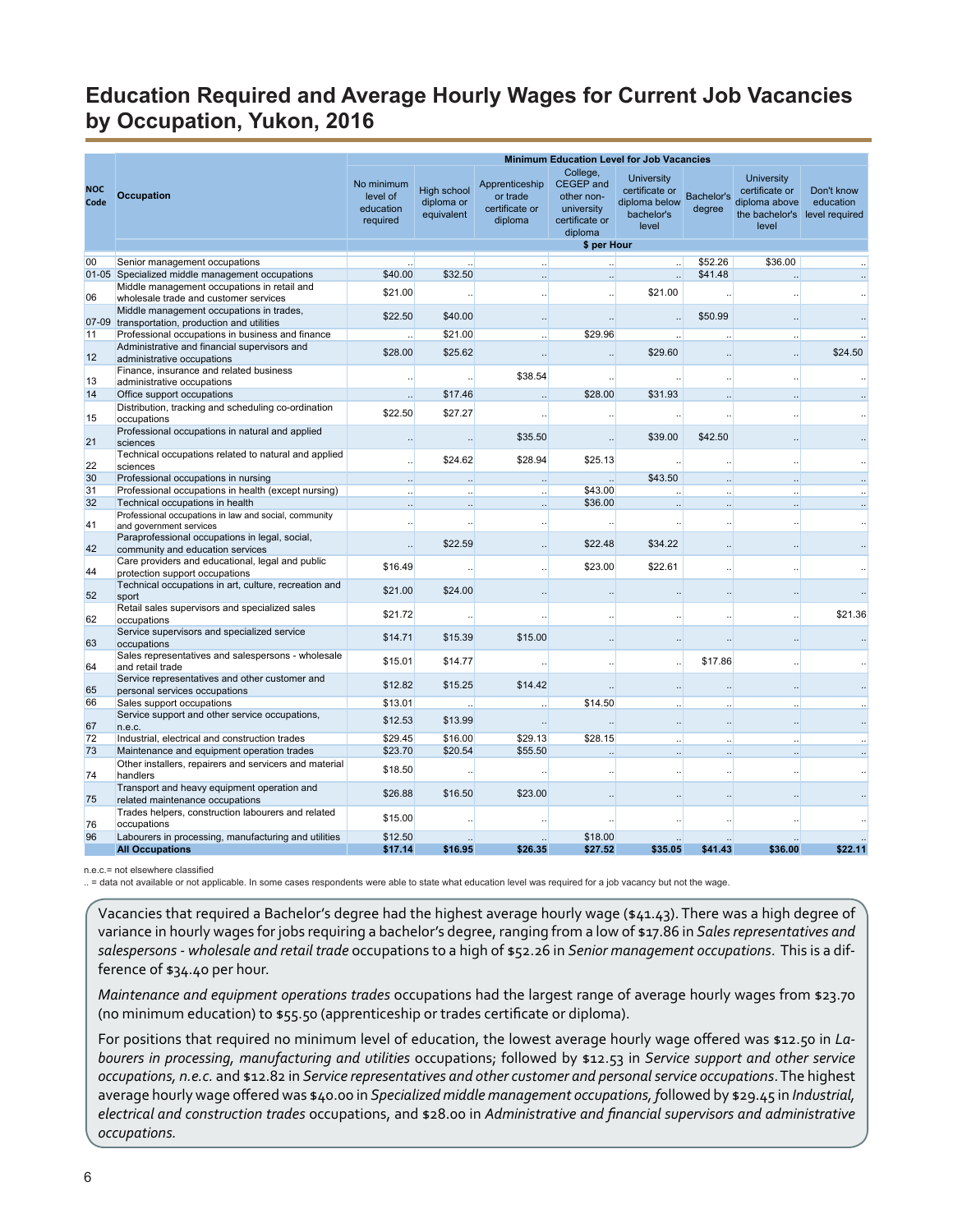# <span id="page-6-0"></span>**Active Recruitment Status of Current Job Vacancies by Occupation, Yukon, 2016**

|                    |                                                                                      |                | <b>Actively Recruiting or Not?</b> |                   |                         |
|--------------------|--------------------------------------------------------------------------------------|----------------|------------------------------------|-------------------|-------------------------|
| <b>NOC</b><br>Code | <b>Occupation</b>                                                                    | <b>Yes</b>     | <b>No</b>                          | <b>Don't Know</b> | <b>Total</b>            |
|                    |                                                                                      |                | <b>Number of Jobs</b>              |                   |                         |
| 00                 | Senior management occupations                                                        | $\overline{2}$ | $\Omega$                           | $\overline{7}$    | 9                       |
| $01 - 05$          | Specialized middle management occupations                                            | 12             | $\Omega$                           | 0                 | 12                      |
| 06                 | Middle management occupations in retail and wholesale trade and<br>customer services | 7              | $\mathbf 0$                        | 0                 | $\overline{7}$          |
| 07-09              | Middle management occupations in trades, transportation,<br>production and utilities | 5              | $\Omega$                           | 0                 | 5                       |
| 11                 | Professional occupations in business and finance                                     | $\overline{3}$ | $\mathbf 0$                        | $\overline{0}$    | 3                       |
| 12                 | Administrative and financial supervisors and administrative<br>occupations           | 28             | 5                                  | 2                 | 35                      |
| 13                 | Finance, insurance and related business administrative<br>occupations                | 2              | $\mathbf 0$                        | $\mathbf 0$       | $\overline{2}$          |
| 14                 | Office support occupations                                                           | $\overline{7}$ | $\Omega$                           | 17                | 24                      |
| 15                 | Distribution, tracking and scheduling co-ordination occupations                      | $\overline{2}$ | $\mathbf 0$                        | $\overline{0}$    | $\overline{c}$          |
| 21                 | Professional occupations in natural and applied sciences                             | 5              | 3                                  | 0                 | 8                       |
| 22                 | Technical occupations related to natural and applied sciences                        | 17             | $5\overline{}$                     | $\overline{0}$    | 22                      |
| 30                 | Professional occupations in nursing                                                  | 3              | $\Omega$                           | 0                 | 3                       |
| 31                 | Professional occupations in health (except nursing)                                  | $\mathbf{1}$   | 3                                  | $\overline{0}$    | $\overline{4}$          |
| 32                 | Technical occupations in health                                                      | $\overline{7}$ | $\mathbf 0$                        | 0                 | $\overline{7}$          |
| 41                 | Professional occupations in law and social, community and<br>government services     | $\overline{2}$ | $\overline{0}$                     | 0                 | $\overline{2}$          |
| 42                 | Paraprofessional occupations in legal, social, community and<br>education services   | 13             | 0                                  | 0                 | 13                      |
| 44                 | Care providers and educational, legal and public protection<br>support occupations   | 14             | 18                                 | 0                 | 32                      |
| 52                 | Technical occupations in art, culture, recreation and sport                          | $\overline{2}$ | 1                                  | 0                 | 3                       |
| 62                 | Retail sales supervisors and specialized sales occupations                           | 81             | $\overline{0}$                     | $\Omega$          | 81                      |
| 63                 | Service supervisors and specialized service occupations                              | 32             | 5                                  | 0                 | 37                      |
| 64                 | Sales representatives and salespersons - wholesale and retail<br>trade               | 105            | $\overline{2}$                     | $\mathbf 0$       | 107                     |
| 65                 | Service representatives and other customer and personal services<br>occupations      | 39             | 5                                  | $\Omega$          | 44                      |
| 66                 | Sales support occupations                                                            | 21             | $\mathbf{1}$                       | $\mathbf 0$       | 22                      |
| 67                 | Service support and other service occupations, n.e.c.                                | 58             | 1                                  | 0                 | 59                      |
| 72                 | Industrial, electrical and construction trades                                       | 36             | $\mathbf{1}$                       | $\mathbf{0}$      | 37                      |
| 73                 | Maintenance and equipment operation trades                                           | 24             | 0                                  | 0                 | 24                      |
| 74                 | Other installers, repairers and servicers and material handlers                      | $\mathbf{0}$   | $\mathbf{1}$                       | 0                 | $\mathbf{1}$            |
| 75                 | Transport and heavy equipment operation and related<br>maintenance occupations       | 14             | $\overline{2}$                     | 0                 | 16                      |
| 76                 | Trades helpers, construction labourers and related occupations                       | 3              | $\mathbf{0}$                       | $\mathbf{0}$      | $\overline{\mathbf{3}}$ |
| 96                 | Labourers in processing, manufacturing and utilities                                 | 7              | 0                                  | 0                 | $\overline{7}$          |
|                    | <b>All Occupations</b>                                                               | 552            | 53                                 | 26                | 631                     |

n.e.c.= not elsewhere classified

Businesses and organizations reported active recruiting for 87.5% of the job vacancies during the survey. Active recruitment was not pursued during the time of the survey for 8.4% of the vacancies and for 4.1% of the vacancies, respondents did not know about the status of the recruitment activity.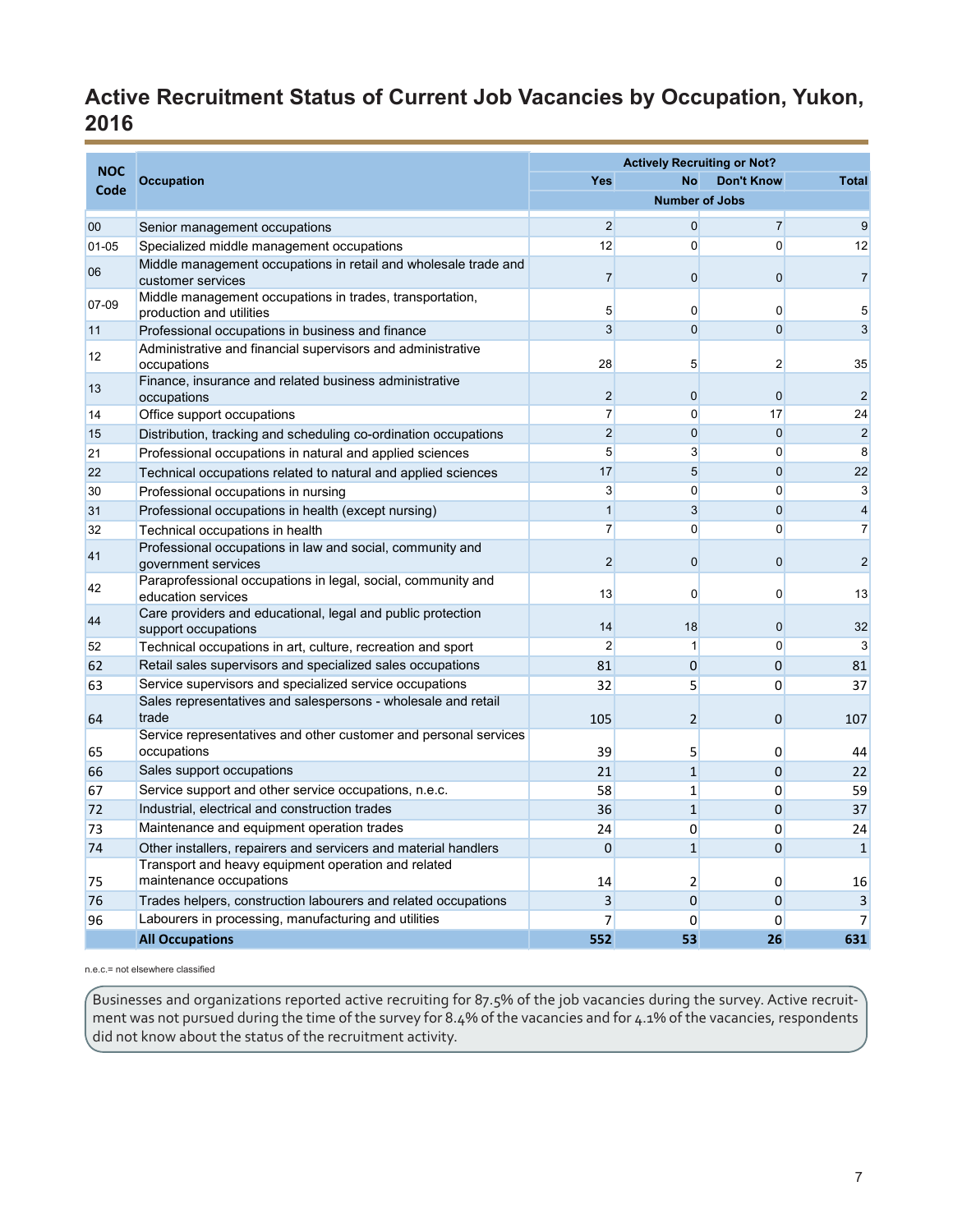## <span id="page-7-0"></span>**Length of Recruitment for Actively Recruited Current Job Vacancies by Occupation, Yukon, 2016**

|           |                                                                                   |                      |                      |                |                               | How long has the organization been trying to fill these vacancies? |                |                  |                      |
|-----------|-----------------------------------------------------------------------------------|----------------------|----------------------|----------------|-------------------------------|--------------------------------------------------------------------|----------------|------------------|----------------------|
|           | <b>NOC Code Occupation</b>                                                        | Less than<br>15 days | 15 to 29<br>days     | 30 to 59       |                               | 60 to 89 90 days or<br>more                                        | Continu-       | ously Don't know | <b>Total</b>         |
|           |                                                                                   |                      |                      | days           | days<br><b>Number of Jobs</b> |                                                                    |                |                  |                      |
|           |                                                                                   |                      |                      |                |                               |                                                                    |                |                  |                      |
| 00        | Senior management occupations                                                     | $\mathbf{1}$         | $\mathbf{1}$         | $\overline{0}$ | $\mathbf{0}$                  | $\mathbf{0}$                                                       | 0              | $\overline{0}$   | $\overline{2}$       |
| $01 - 05$ | Specialized middle management occupations                                         | 6                    | 1                    | $\Omega$       | $\Omega$                      | $\mathbf 0$                                                        | 0              | 5                | 12                   |
| 06        | Middle management occupations in retail and wholesale trade and customer services | $\overline{3}$       | $\vert$              | $\overline{1}$ | $\Omega$                      | $\Omega$                                                           | 2              | $\Omega$         | 7                    |
| 07-09     | Middle management occupations in trades, transportation, production and utilities | $\mathbf{0}$         | 3                    | $\Omega$       | $\Omega$                      | $\overline{2}$                                                     | $\Omega$       | 0                | 5                    |
| 11        | Professional occupations in business and finance                                  | $\Omega$             | $\Omega$             | $\overline{2}$ | $\overline{1}$                | $\Omega$                                                           | $\Omega$       | $\Omega$         | 3                    |
| 12        | Administrative and financial supervisors and administrative occupations           | 25                   | 3                    | $\Omega$       | $\Omega$                      | $\Omega$                                                           | $\Omega$       | $\Omega$         | 28                   |
| 13        | Finance, insurance and related business administrative occupations                | $\Omega$             | $\Omega$             |                | $\mathbf{1}$                  | $\Omega$                                                           | $\Omega$       | $\Omega$         | $\overline{2}$       |
| 14        | Office support occupations                                                        | 3                    | $\overline{4}$       | $\Omega$       | $\Omega$                      | $\Omega$                                                           | $\Omega$       | $\Omega$         | $\overline{7}$       |
| 15        | Distribution, tracking and scheduling co-ordination occupations                   | $\Omega$             | $\overline{2}$       | $\Omega$       | $\Omega$                      | $\Omega$                                                           | $\Omega$       | $\Omega$         | $\overline{2}$       |
| 21        | Professional occupations in natural and applied sciences                          | $\overline{0}$       | 4                    |                | $\Omega$                      | $\Omega$                                                           | $\Omega$       | $\Omega$         | 5                    |
| 22        | Technical occupations related to natural and applied sciences                     | $\overline{7}$       | $\overline{4}$       | $\Omega$       | 6                             | $\mathbf{0}$                                                       | 0              | $\Omega$         | 17                   |
| 30        | Professional occupations in nursing                                               | 3                    | $\overline{0}$       | $\Omega$       | $\Omega$                      | $\Omega$                                                           | $\Omega$       | $\Omega$         | 3                    |
| 31        | Professional occupations in health (except nursing)                               | $\overline{0}$       | $\overline{0}$       | $\overline{1}$ | $\Omega$                      | $\mathbf{0}$                                                       | 0              | $\mathbf 0$      | $\mathbf{1}$         |
| 32        | Technical occupations in health                                                   |                      | $\Omega$             | 3              | $\Omega$                      | $\mathbf{0}$                                                       | $\Omega$       | $\Omega$         | $\overline{7}$       |
| 41        | Professional occupations in law and social, community and government services     | $\Omega$             | $\Omega$             | $\Omega$       | $\Omega$                      | $\overline{2}$                                                     | $\Omega$       | $\Omega$         | $\overline{2}$       |
| 42        | Paraprofessional occupations in legal, social, community and education services   | 5                    | 5                    |                |                               | $\mathbf{0}$                                                       | 1              | $\Omega$         | 13                   |
| 44        | Care providers and educational, legal and public protection support occupations   | $\overline{2}$       | 11                   | $\Omega$       | $\mathbf{1}$                  | $\mathbf{0}$                                                       | $\Omega$       | $\Omega$         | 14                   |
| 52        | Technical occupations in art, culture, recreation and sport                       | $\Omega$             | $\vert$              | $\Omega$       | $\Omega$                      | $\mathbf{1}$                                                       | $\Omega$       | $\Omega$         | $\overline{2}$       |
| 62        | Retail sales supervisors and specialized sales occupations                        | $\mathbf{0}$         | $\overline{0}$       | $\Omega$       | 15                            | $\mathbf{0}$                                                       | 66             | $\Omega$         | 81                   |
| 63        | Service supervisors and specialized service occupations                           | $\mathbf{1}$         | 20                   |                | $\Omega$                      | $\mathbf{0}$                                                       | 9              | $\Omega$         | 32                   |
| 64        | Sales representatives and salespersons - wholesale and retail trade               | 79                   | 2                    | 3              | 15                            | $\overline{2}$                                                     | $\overline{4}$ | $\Omega$         | 105                  |
| 65        | Service representatives and other customer and personal services occupations      | 14                   | $\overline{7}$       | $\overline{2}$ | $\Omega$                      | 8                                                                  | 8              | $\Omega$         | 39                   |
| 66        | Sales support occupations                                                         | 3                    | 1                    | 3              | 3                             | $\overline{3}$                                                     | 9              | $\Omega$         | 22                   |
| 67        | Service support and other service occupations, n.e.c.                             | 13                   | 7                    | $\mathbf{1}$   | 20                            | 9                                                                  | 8              | $\Omega$         | 58                   |
| 72        | Industrial, electrical and construction trades                                    | 9                    | 3                    | 3              | $\Omega$                      | $\Omega$                                                           | 15             | 6                | 36                   |
| 73        | Maintenance and equipment operation trades                                        | $\mathbf{1}$         | $\overline{0}$       | $\Omega$       | 22                            | $\mathbf{0}$                                                       | 1              | $\Omega$         | 24                   |
| 74        | Other installers, repairers and servicers and material handlers                   |                      | $\ddot{\phantom{a}}$ |                |                               | $\ddot{\phantom{a}}$                                               |                |                  | $\ddot{\phantom{a}}$ |
| 75        | Transport and heavy equipment operation and related maintenance occupations       | 5                    | 8                    | $\mathbf{0}$   | 0                             | $\mathbf{1}$                                                       | $\Omega$       | $\overline{0}$   | 14                   |
| 76        | Trades helpers, construction labourers and related occupations                    | 3                    | $\overline{0}$       | $\mathbf{0}$   | $\mathbf{0}$                  | $\mathbf{0}$                                                       | $\mathbf{0}$   | $\mathbf 0$      | $\overline{3}$       |
| 96        | Labourers in processing, manufacturing and utilities                              |                      | 3                    | $\Omega$       | $\Omega$                      | $\Omega$                                                           | $\Omega$       | $\Omega$         | $\overline{7}$       |
|           | <b>All Occupations</b>                                                            | 191                  | 91                   | 24             | 85                            | 28                                                                 | 123            | 11               | 553                  |

n.e.c.= not elsewhere classified ... = data not available or not applicable

About one-third of actively recruited job vacancies (34.5%) had been advertised for less than 15 days. All vacancies in *Professional occupations in nursing* (3 jobs) as well as in *Trades helpers, construction labourers and related occupations* (3 jobs) were advertised for less than 15 days. Vacancies that were advertised for less than 29 days included *Administrative and financial supervisors and administrative occupations* (28 jobs); *Office support occupations; Distribution, tracking and scheduling co-ordination occupations* (2 jobs); *Labourers in processing, manufacturing and utilities* (7 jobs); and *Senior management occupations (2 jobs).* 

There were 28 jobs (5.1% of vacancies) that businesses and organizations tried to fill for over 90 days. These jobs were primarily in *Service support and other service occupations, n.e.c.* (9 jobs) and *Service representatives and other customer and personal services occupations* (8 jobs).

In *Retail sales and specialized service occupations*, 81.5% of it's job vacancies (66 jobs) were advertised on a continuous basis; while in *Industrial, electrical and construction trades* occupations 41.7% of the job vacancies (15 jobs) were continuously advertised.

#### **Efforts to Fill Vacant Positions, Yukon, 2016**

| How are you trying to fill the position?                       | Number of<br>positions |
|----------------------------------------------------------------|------------------------|
| Personal contacts, referrals, informal networks                | 246                    |
| Posting a 'help-wanted' sign on the storefront of the location | 49                     |
| Company website                                                | 165                    |
| Online job boards                                              | 307                    |
| Social media                                                   | 138                    |
| Job or recruitment fairs at schools, colleges or universities  | 37                     |
| Government employment centre or website                        | 149                    |
| Professional networking, head-hunters or employment agency     | 52                     |
| Newspaper ads                                                  | 66                     |
| Other (specify):                                               | 11                     |
| Don't know                                                     | 8                      |
| <b>Total</b>                                                   | 1.228                  |

\*The estimated number of vacant positions was 502. The total above is higher than that figure because respondents were allowed to give multiple responses. The percentages presented in the text box are based on the number of vacant positions (502). See the footnote on the last page.

For 61.2% of vacant positions, businesses and organizations used online job boards to try to fill the vacancy; 49.0% were promoted through personal contacts, referrals and informal networks; and 32.9% were advertised on the company's website.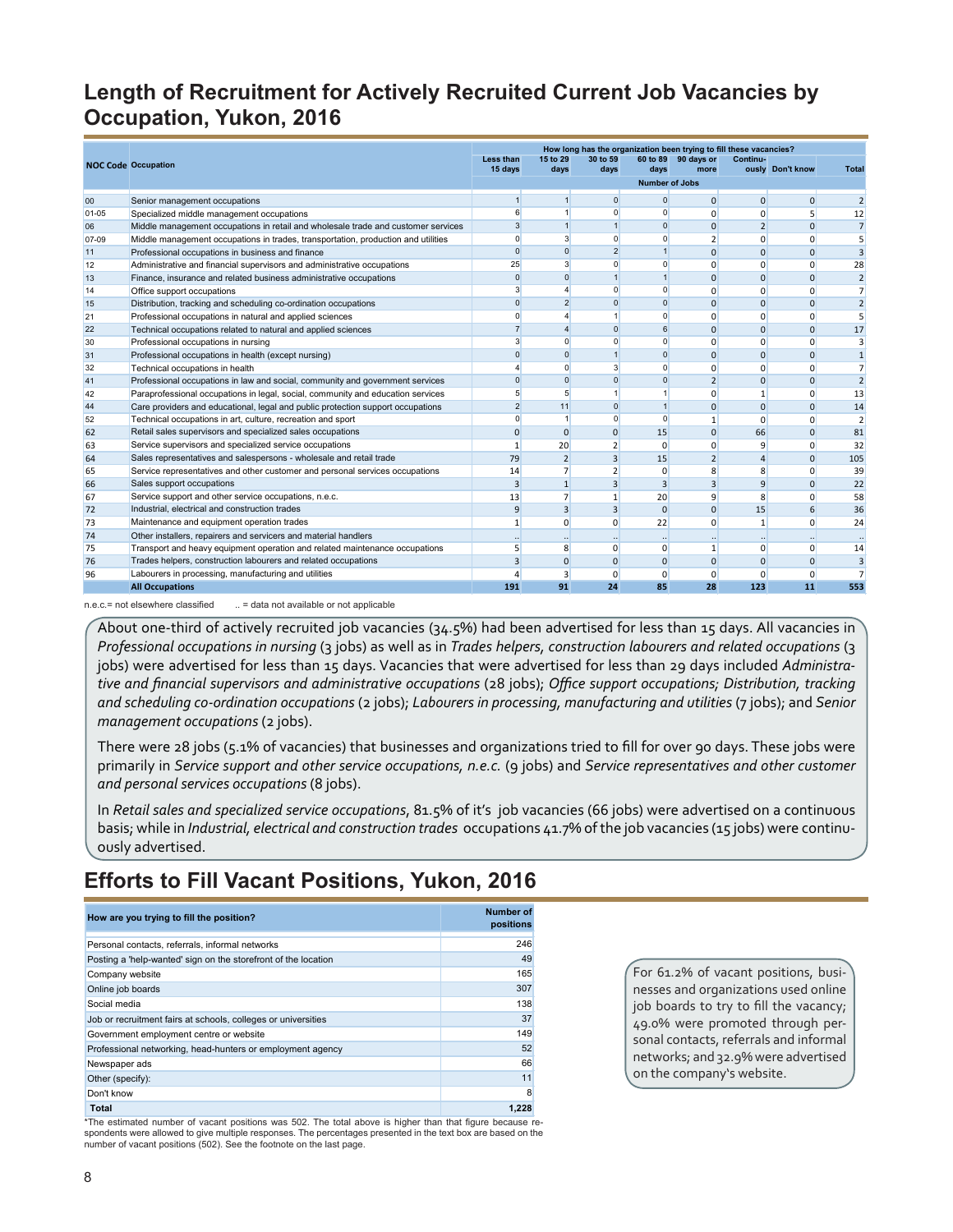# **Expected Additional Job Vacancies\* by Detailed Occupation, Yukon, 2016 and 2017**

| \$40.00<br>5<br>0122<br>Banking, credit and other investment managers<br>5<br>\$23.05<br>0511<br>Library, archive, museum and art gallery managers<br>6<br>0512<br>Managers - publishing, motion pictures, broadcasting and performing arts<br>$\overline{4}$<br>\$20.50<br>0513<br>Recreation, sports and fitness program and service directors<br>$\mathbf{1}$<br>\$40.00<br>0711<br>Construction managers<br>7<br>\$30.00<br>1114<br>Other financial officers<br>$\mathbf{1}$<br>\$26.25<br>1123<br>Professional occupations in advertising, marketing and public relations<br>8<br>\$20.00<br>1221<br>Administrative officers<br>12<br>\$17.97<br>1241<br>Administrative assistants<br>7<br>\$24.00<br>1311<br>Accounting technicians and bookkeepers<br>\$23.44<br>5<br>1411<br>General office support workers<br>\$13.00<br>61<br>1431<br>Accounting and related clerks<br>$\mathbf{1}$<br>\$27.50<br>1522<br>Storekeepers and partspersons<br>$\overline{2}$<br>\$21.33<br>1523<br>Production logistics co-ordinators<br>3<br>\$35.00<br>2121<br>Biologists and related scientists<br>18<br>\$22.50<br>2151<br>Architects<br>25<br>\$25.63<br>2154<br>Land surveyors<br>9<br>\$27.00<br>2174<br>Computer programmers and interactive media developers<br>Web designers and developers<br>$\mathbf{1}$<br>\$24.00<br>2175<br>Geological and mineral technologists and technicians<br>19<br>\$25.00<br>2212<br>Biological technologists and technicians<br>$\mathbf{1}$<br>2221<br>\$34.44<br>Construction estimators<br>3<br>\$30.00<br>2234<br>$\overline{2}$<br>Air pilots, flight engineers and flying instructors<br>2271<br>5<br>Computer network technicians<br>\$20.00<br>2281<br>$6\phantom{1}$<br>User support technicians<br>\$30.00<br>2282<br>Other assisting occupations in support of health services<br>$\overline{2}$<br>\$17.00<br>3414<br>Lawyers and Quebec notaries<br>$9\,$<br>4112<br>$\cdot$<br>4153<br>Family, marriage and other related counsellors<br>$\overline{\mathbf{c}}$<br>Natural and applied science policy researchers, consultants and program officers<br>4161<br>$\overline{2}$<br>\$27.18<br>Paralegal and related occupations<br>9<br>4211<br>\$20.00<br>Social and community service workers<br>$9\,$<br>4212<br>\$13.97<br>Early childhood educators and assistants<br>5<br>4214<br>\$17.50<br>Home support workers, housekeepers and related occupations<br>4412<br>$\mathbf{1}$<br>\$14.00<br>Editors<br>5122<br>6<br>Translators, terminologists and interpreters<br>5125<br>8<br>\$15.79<br>Technical occupations related to museums and art galleries<br>5212<br>3<br>\$19.16<br>Graphic designers and illustrators<br>5241<br>$\mathbf{1}$<br>\$25.00<br>Coaches<br>5252<br>21<br>\$14.29<br>5254<br>Program leaders and instructors in recreation, sport and fitness<br>$\mathbf{3}$<br>\$21.55<br>$\overline{2}$<br>6211<br>Retail sales supervisors<br>\$18.00<br>6221<br>Technical sales specialists - wholesale trade<br>1<br>\$26.67<br>6231<br>Insurance agents and brokers<br>1<br>\$22.50<br>6311<br>Food service supervisors<br>6<br>\$14.40<br>Accommodation, travel, tourism and related services supervisors<br>6313<br>$\mathbf{1}$<br>Chefs<br>6321<br>3<br>\$26.40<br>Cooks<br>44<br>6322<br>\$21.75<br><b>Bakers</b><br>$\mathbf{1}$<br>6332<br>\$16.00<br>Retail salespersons<br>140<br>6421<br>\$15.48<br><b>Bartenders</b><br>6512<br>21<br>Food and beverage servers<br>6513<br>18<br>\$12.72<br>Hotel front desk clerks<br>6525<br>58<br>\$13.00<br>Tour and travel guides<br>6531<br>$\mathbf{1}$<br>\$33.33<br>Outdoor sport and recreational guides<br>6532<br>115<br>\$20.91<br>Other customer and information services representatives<br>6552<br>$\overline{4}$<br>\$15.00<br>Cashiers<br>6611<br>16<br>\$13.07 | 4 Digit NOC<br>Code | <b>Occupation</b> | <b>Number of</b><br>expected<br>additional jobs | <b>Average hourly</b><br>wage |
|----------------------------------------------------------------------------------------------------------------------------------------------------------------------------------------------------------------------------------------------------------------------------------------------------------------------------------------------------------------------------------------------------------------------------------------------------------------------------------------------------------------------------------------------------------------------------------------------------------------------------------------------------------------------------------------------------------------------------------------------------------------------------------------------------------------------------------------------------------------------------------------------------------------------------------------------------------------------------------------------------------------------------------------------------------------------------------------------------------------------------------------------------------------------------------------------------------------------------------------------------------------------------------------------------------------------------------------------------------------------------------------------------------------------------------------------------------------------------------------------------------------------------------------------------------------------------------------------------------------------------------------------------------------------------------------------------------------------------------------------------------------------------------------------------------------------------------------------------------------------------------------------------------------------------------------------------------------------------------------------------------------------------------------------------------------------------------------------------------------------------------------------------------------------------------------------------------------------------------------------------------------------------------------------------------------------------------------------------------------------------------------------------------------------------------------------------------------------------------------------------------------------------------------------------------------------------------------------------------------------------------------------------------------------------------------------------------------------------------------------------------------------------------------------------------------------------------------------------------------------------------------------------------------------------------------------------------------------------------------------------------------------------------------------------------------------------------------------------------------------------------------------------------------------------------------------------------------------------------------------------------------------------------------------------------------------------------------------------------------------------------------------------------------------------------------------------------------------------------------------------------------------------------------------------------------------------------------------------------------------------------------------------------------------------------------------------------------------------------------------------------------------------------------------------|---------------------|-------------------|-------------------------------------------------|-------------------------------|
|                                                                                                                                                                                                                                                                                                                                                                                                                                                                                                                                                                                                                                                                                                                                                                                                                                                                                                                                                                                                                                                                                                                                                                                                                                                                                                                                                                                                                                                                                                                                                                                                                                                                                                                                                                                                                                                                                                                                                                                                                                                                                                                                                                                                                                                                                                                                                                                                                                                                                                                                                                                                                                                                                                                                                                                                                                                                                                                                                                                                                                                                                                                                                                                                                                                                                                                                                                                                                                                                                                                                                                                                                                                                                                                                                                                                    |                     |                   |                                                 |                               |
|                                                                                                                                                                                                                                                                                                                                                                                                                                                                                                                                                                                                                                                                                                                                                                                                                                                                                                                                                                                                                                                                                                                                                                                                                                                                                                                                                                                                                                                                                                                                                                                                                                                                                                                                                                                                                                                                                                                                                                                                                                                                                                                                                                                                                                                                                                                                                                                                                                                                                                                                                                                                                                                                                                                                                                                                                                                                                                                                                                                                                                                                                                                                                                                                                                                                                                                                                                                                                                                                                                                                                                                                                                                                                                                                                                                                    |                     |                   |                                                 |                               |
|                                                                                                                                                                                                                                                                                                                                                                                                                                                                                                                                                                                                                                                                                                                                                                                                                                                                                                                                                                                                                                                                                                                                                                                                                                                                                                                                                                                                                                                                                                                                                                                                                                                                                                                                                                                                                                                                                                                                                                                                                                                                                                                                                                                                                                                                                                                                                                                                                                                                                                                                                                                                                                                                                                                                                                                                                                                                                                                                                                                                                                                                                                                                                                                                                                                                                                                                                                                                                                                                                                                                                                                                                                                                                                                                                                                                    |                     |                   |                                                 |                               |
|                                                                                                                                                                                                                                                                                                                                                                                                                                                                                                                                                                                                                                                                                                                                                                                                                                                                                                                                                                                                                                                                                                                                                                                                                                                                                                                                                                                                                                                                                                                                                                                                                                                                                                                                                                                                                                                                                                                                                                                                                                                                                                                                                                                                                                                                                                                                                                                                                                                                                                                                                                                                                                                                                                                                                                                                                                                                                                                                                                                                                                                                                                                                                                                                                                                                                                                                                                                                                                                                                                                                                                                                                                                                                                                                                                                                    |                     |                   |                                                 |                               |
|                                                                                                                                                                                                                                                                                                                                                                                                                                                                                                                                                                                                                                                                                                                                                                                                                                                                                                                                                                                                                                                                                                                                                                                                                                                                                                                                                                                                                                                                                                                                                                                                                                                                                                                                                                                                                                                                                                                                                                                                                                                                                                                                                                                                                                                                                                                                                                                                                                                                                                                                                                                                                                                                                                                                                                                                                                                                                                                                                                                                                                                                                                                                                                                                                                                                                                                                                                                                                                                                                                                                                                                                                                                                                                                                                                                                    |                     |                   |                                                 |                               |
|                                                                                                                                                                                                                                                                                                                                                                                                                                                                                                                                                                                                                                                                                                                                                                                                                                                                                                                                                                                                                                                                                                                                                                                                                                                                                                                                                                                                                                                                                                                                                                                                                                                                                                                                                                                                                                                                                                                                                                                                                                                                                                                                                                                                                                                                                                                                                                                                                                                                                                                                                                                                                                                                                                                                                                                                                                                                                                                                                                                                                                                                                                                                                                                                                                                                                                                                                                                                                                                                                                                                                                                                                                                                                                                                                                                                    |                     |                   |                                                 |                               |
|                                                                                                                                                                                                                                                                                                                                                                                                                                                                                                                                                                                                                                                                                                                                                                                                                                                                                                                                                                                                                                                                                                                                                                                                                                                                                                                                                                                                                                                                                                                                                                                                                                                                                                                                                                                                                                                                                                                                                                                                                                                                                                                                                                                                                                                                                                                                                                                                                                                                                                                                                                                                                                                                                                                                                                                                                                                                                                                                                                                                                                                                                                                                                                                                                                                                                                                                                                                                                                                                                                                                                                                                                                                                                                                                                                                                    |                     |                   |                                                 |                               |
|                                                                                                                                                                                                                                                                                                                                                                                                                                                                                                                                                                                                                                                                                                                                                                                                                                                                                                                                                                                                                                                                                                                                                                                                                                                                                                                                                                                                                                                                                                                                                                                                                                                                                                                                                                                                                                                                                                                                                                                                                                                                                                                                                                                                                                                                                                                                                                                                                                                                                                                                                                                                                                                                                                                                                                                                                                                                                                                                                                                                                                                                                                                                                                                                                                                                                                                                                                                                                                                                                                                                                                                                                                                                                                                                                                                                    |                     |                   |                                                 |                               |
|                                                                                                                                                                                                                                                                                                                                                                                                                                                                                                                                                                                                                                                                                                                                                                                                                                                                                                                                                                                                                                                                                                                                                                                                                                                                                                                                                                                                                                                                                                                                                                                                                                                                                                                                                                                                                                                                                                                                                                                                                                                                                                                                                                                                                                                                                                                                                                                                                                                                                                                                                                                                                                                                                                                                                                                                                                                                                                                                                                                                                                                                                                                                                                                                                                                                                                                                                                                                                                                                                                                                                                                                                                                                                                                                                                                                    |                     |                   |                                                 |                               |
|                                                                                                                                                                                                                                                                                                                                                                                                                                                                                                                                                                                                                                                                                                                                                                                                                                                                                                                                                                                                                                                                                                                                                                                                                                                                                                                                                                                                                                                                                                                                                                                                                                                                                                                                                                                                                                                                                                                                                                                                                                                                                                                                                                                                                                                                                                                                                                                                                                                                                                                                                                                                                                                                                                                                                                                                                                                                                                                                                                                                                                                                                                                                                                                                                                                                                                                                                                                                                                                                                                                                                                                                                                                                                                                                                                                                    |                     |                   |                                                 |                               |
|                                                                                                                                                                                                                                                                                                                                                                                                                                                                                                                                                                                                                                                                                                                                                                                                                                                                                                                                                                                                                                                                                                                                                                                                                                                                                                                                                                                                                                                                                                                                                                                                                                                                                                                                                                                                                                                                                                                                                                                                                                                                                                                                                                                                                                                                                                                                                                                                                                                                                                                                                                                                                                                                                                                                                                                                                                                                                                                                                                                                                                                                                                                                                                                                                                                                                                                                                                                                                                                                                                                                                                                                                                                                                                                                                                                                    |                     |                   |                                                 |                               |
|                                                                                                                                                                                                                                                                                                                                                                                                                                                                                                                                                                                                                                                                                                                                                                                                                                                                                                                                                                                                                                                                                                                                                                                                                                                                                                                                                                                                                                                                                                                                                                                                                                                                                                                                                                                                                                                                                                                                                                                                                                                                                                                                                                                                                                                                                                                                                                                                                                                                                                                                                                                                                                                                                                                                                                                                                                                                                                                                                                                                                                                                                                                                                                                                                                                                                                                                                                                                                                                                                                                                                                                                                                                                                                                                                                                                    |                     |                   |                                                 |                               |
|                                                                                                                                                                                                                                                                                                                                                                                                                                                                                                                                                                                                                                                                                                                                                                                                                                                                                                                                                                                                                                                                                                                                                                                                                                                                                                                                                                                                                                                                                                                                                                                                                                                                                                                                                                                                                                                                                                                                                                                                                                                                                                                                                                                                                                                                                                                                                                                                                                                                                                                                                                                                                                                                                                                                                                                                                                                                                                                                                                                                                                                                                                                                                                                                                                                                                                                                                                                                                                                                                                                                                                                                                                                                                                                                                                                                    |                     |                   |                                                 |                               |
|                                                                                                                                                                                                                                                                                                                                                                                                                                                                                                                                                                                                                                                                                                                                                                                                                                                                                                                                                                                                                                                                                                                                                                                                                                                                                                                                                                                                                                                                                                                                                                                                                                                                                                                                                                                                                                                                                                                                                                                                                                                                                                                                                                                                                                                                                                                                                                                                                                                                                                                                                                                                                                                                                                                                                                                                                                                                                                                                                                                                                                                                                                                                                                                                                                                                                                                                                                                                                                                                                                                                                                                                                                                                                                                                                                                                    |                     |                   |                                                 |                               |
|                                                                                                                                                                                                                                                                                                                                                                                                                                                                                                                                                                                                                                                                                                                                                                                                                                                                                                                                                                                                                                                                                                                                                                                                                                                                                                                                                                                                                                                                                                                                                                                                                                                                                                                                                                                                                                                                                                                                                                                                                                                                                                                                                                                                                                                                                                                                                                                                                                                                                                                                                                                                                                                                                                                                                                                                                                                                                                                                                                                                                                                                                                                                                                                                                                                                                                                                                                                                                                                                                                                                                                                                                                                                                                                                                                                                    |                     |                   |                                                 |                               |
|                                                                                                                                                                                                                                                                                                                                                                                                                                                                                                                                                                                                                                                                                                                                                                                                                                                                                                                                                                                                                                                                                                                                                                                                                                                                                                                                                                                                                                                                                                                                                                                                                                                                                                                                                                                                                                                                                                                                                                                                                                                                                                                                                                                                                                                                                                                                                                                                                                                                                                                                                                                                                                                                                                                                                                                                                                                                                                                                                                                                                                                                                                                                                                                                                                                                                                                                                                                                                                                                                                                                                                                                                                                                                                                                                                                                    |                     |                   |                                                 |                               |
|                                                                                                                                                                                                                                                                                                                                                                                                                                                                                                                                                                                                                                                                                                                                                                                                                                                                                                                                                                                                                                                                                                                                                                                                                                                                                                                                                                                                                                                                                                                                                                                                                                                                                                                                                                                                                                                                                                                                                                                                                                                                                                                                                                                                                                                                                                                                                                                                                                                                                                                                                                                                                                                                                                                                                                                                                                                                                                                                                                                                                                                                                                                                                                                                                                                                                                                                                                                                                                                                                                                                                                                                                                                                                                                                                                                                    |                     |                   |                                                 |                               |
|                                                                                                                                                                                                                                                                                                                                                                                                                                                                                                                                                                                                                                                                                                                                                                                                                                                                                                                                                                                                                                                                                                                                                                                                                                                                                                                                                                                                                                                                                                                                                                                                                                                                                                                                                                                                                                                                                                                                                                                                                                                                                                                                                                                                                                                                                                                                                                                                                                                                                                                                                                                                                                                                                                                                                                                                                                                                                                                                                                                                                                                                                                                                                                                                                                                                                                                                                                                                                                                                                                                                                                                                                                                                                                                                                                                                    |                     |                   |                                                 |                               |
|                                                                                                                                                                                                                                                                                                                                                                                                                                                                                                                                                                                                                                                                                                                                                                                                                                                                                                                                                                                                                                                                                                                                                                                                                                                                                                                                                                                                                                                                                                                                                                                                                                                                                                                                                                                                                                                                                                                                                                                                                                                                                                                                                                                                                                                                                                                                                                                                                                                                                                                                                                                                                                                                                                                                                                                                                                                                                                                                                                                                                                                                                                                                                                                                                                                                                                                                                                                                                                                                                                                                                                                                                                                                                                                                                                                                    |                     |                   |                                                 |                               |
|                                                                                                                                                                                                                                                                                                                                                                                                                                                                                                                                                                                                                                                                                                                                                                                                                                                                                                                                                                                                                                                                                                                                                                                                                                                                                                                                                                                                                                                                                                                                                                                                                                                                                                                                                                                                                                                                                                                                                                                                                                                                                                                                                                                                                                                                                                                                                                                                                                                                                                                                                                                                                                                                                                                                                                                                                                                                                                                                                                                                                                                                                                                                                                                                                                                                                                                                                                                                                                                                                                                                                                                                                                                                                                                                                                                                    |                     |                   |                                                 |                               |
|                                                                                                                                                                                                                                                                                                                                                                                                                                                                                                                                                                                                                                                                                                                                                                                                                                                                                                                                                                                                                                                                                                                                                                                                                                                                                                                                                                                                                                                                                                                                                                                                                                                                                                                                                                                                                                                                                                                                                                                                                                                                                                                                                                                                                                                                                                                                                                                                                                                                                                                                                                                                                                                                                                                                                                                                                                                                                                                                                                                                                                                                                                                                                                                                                                                                                                                                                                                                                                                                                                                                                                                                                                                                                                                                                                                                    |                     |                   |                                                 |                               |
|                                                                                                                                                                                                                                                                                                                                                                                                                                                                                                                                                                                                                                                                                                                                                                                                                                                                                                                                                                                                                                                                                                                                                                                                                                                                                                                                                                                                                                                                                                                                                                                                                                                                                                                                                                                                                                                                                                                                                                                                                                                                                                                                                                                                                                                                                                                                                                                                                                                                                                                                                                                                                                                                                                                                                                                                                                                                                                                                                                                                                                                                                                                                                                                                                                                                                                                                                                                                                                                                                                                                                                                                                                                                                                                                                                                                    |                     |                   |                                                 |                               |
|                                                                                                                                                                                                                                                                                                                                                                                                                                                                                                                                                                                                                                                                                                                                                                                                                                                                                                                                                                                                                                                                                                                                                                                                                                                                                                                                                                                                                                                                                                                                                                                                                                                                                                                                                                                                                                                                                                                                                                                                                                                                                                                                                                                                                                                                                                                                                                                                                                                                                                                                                                                                                                                                                                                                                                                                                                                                                                                                                                                                                                                                                                                                                                                                                                                                                                                                                                                                                                                                                                                                                                                                                                                                                                                                                                                                    |                     |                   |                                                 |                               |
|                                                                                                                                                                                                                                                                                                                                                                                                                                                                                                                                                                                                                                                                                                                                                                                                                                                                                                                                                                                                                                                                                                                                                                                                                                                                                                                                                                                                                                                                                                                                                                                                                                                                                                                                                                                                                                                                                                                                                                                                                                                                                                                                                                                                                                                                                                                                                                                                                                                                                                                                                                                                                                                                                                                                                                                                                                                                                                                                                                                                                                                                                                                                                                                                                                                                                                                                                                                                                                                                                                                                                                                                                                                                                                                                                                                                    |                     |                   |                                                 |                               |
|                                                                                                                                                                                                                                                                                                                                                                                                                                                                                                                                                                                                                                                                                                                                                                                                                                                                                                                                                                                                                                                                                                                                                                                                                                                                                                                                                                                                                                                                                                                                                                                                                                                                                                                                                                                                                                                                                                                                                                                                                                                                                                                                                                                                                                                                                                                                                                                                                                                                                                                                                                                                                                                                                                                                                                                                                                                                                                                                                                                                                                                                                                                                                                                                                                                                                                                                                                                                                                                                                                                                                                                                                                                                                                                                                                                                    |                     |                   |                                                 |                               |
|                                                                                                                                                                                                                                                                                                                                                                                                                                                                                                                                                                                                                                                                                                                                                                                                                                                                                                                                                                                                                                                                                                                                                                                                                                                                                                                                                                                                                                                                                                                                                                                                                                                                                                                                                                                                                                                                                                                                                                                                                                                                                                                                                                                                                                                                                                                                                                                                                                                                                                                                                                                                                                                                                                                                                                                                                                                                                                                                                                                                                                                                                                                                                                                                                                                                                                                                                                                                                                                                                                                                                                                                                                                                                                                                                                                                    |                     |                   |                                                 |                               |
|                                                                                                                                                                                                                                                                                                                                                                                                                                                                                                                                                                                                                                                                                                                                                                                                                                                                                                                                                                                                                                                                                                                                                                                                                                                                                                                                                                                                                                                                                                                                                                                                                                                                                                                                                                                                                                                                                                                                                                                                                                                                                                                                                                                                                                                                                                                                                                                                                                                                                                                                                                                                                                                                                                                                                                                                                                                                                                                                                                                                                                                                                                                                                                                                                                                                                                                                                                                                                                                                                                                                                                                                                                                                                                                                                                                                    |                     |                   |                                                 |                               |
|                                                                                                                                                                                                                                                                                                                                                                                                                                                                                                                                                                                                                                                                                                                                                                                                                                                                                                                                                                                                                                                                                                                                                                                                                                                                                                                                                                                                                                                                                                                                                                                                                                                                                                                                                                                                                                                                                                                                                                                                                                                                                                                                                                                                                                                                                                                                                                                                                                                                                                                                                                                                                                                                                                                                                                                                                                                                                                                                                                                                                                                                                                                                                                                                                                                                                                                                                                                                                                                                                                                                                                                                                                                                                                                                                                                                    |                     |                   |                                                 |                               |
|                                                                                                                                                                                                                                                                                                                                                                                                                                                                                                                                                                                                                                                                                                                                                                                                                                                                                                                                                                                                                                                                                                                                                                                                                                                                                                                                                                                                                                                                                                                                                                                                                                                                                                                                                                                                                                                                                                                                                                                                                                                                                                                                                                                                                                                                                                                                                                                                                                                                                                                                                                                                                                                                                                                                                                                                                                                                                                                                                                                                                                                                                                                                                                                                                                                                                                                                                                                                                                                                                                                                                                                                                                                                                                                                                                                                    |                     |                   |                                                 |                               |
|                                                                                                                                                                                                                                                                                                                                                                                                                                                                                                                                                                                                                                                                                                                                                                                                                                                                                                                                                                                                                                                                                                                                                                                                                                                                                                                                                                                                                                                                                                                                                                                                                                                                                                                                                                                                                                                                                                                                                                                                                                                                                                                                                                                                                                                                                                                                                                                                                                                                                                                                                                                                                                                                                                                                                                                                                                                                                                                                                                                                                                                                                                                                                                                                                                                                                                                                                                                                                                                                                                                                                                                                                                                                                                                                                                                                    |                     |                   |                                                 |                               |
|                                                                                                                                                                                                                                                                                                                                                                                                                                                                                                                                                                                                                                                                                                                                                                                                                                                                                                                                                                                                                                                                                                                                                                                                                                                                                                                                                                                                                                                                                                                                                                                                                                                                                                                                                                                                                                                                                                                                                                                                                                                                                                                                                                                                                                                                                                                                                                                                                                                                                                                                                                                                                                                                                                                                                                                                                                                                                                                                                                                                                                                                                                                                                                                                                                                                                                                                                                                                                                                                                                                                                                                                                                                                                                                                                                                                    |                     |                   |                                                 |                               |
|                                                                                                                                                                                                                                                                                                                                                                                                                                                                                                                                                                                                                                                                                                                                                                                                                                                                                                                                                                                                                                                                                                                                                                                                                                                                                                                                                                                                                                                                                                                                                                                                                                                                                                                                                                                                                                                                                                                                                                                                                                                                                                                                                                                                                                                                                                                                                                                                                                                                                                                                                                                                                                                                                                                                                                                                                                                                                                                                                                                                                                                                                                                                                                                                                                                                                                                                                                                                                                                                                                                                                                                                                                                                                                                                                                                                    |                     |                   |                                                 |                               |
|                                                                                                                                                                                                                                                                                                                                                                                                                                                                                                                                                                                                                                                                                                                                                                                                                                                                                                                                                                                                                                                                                                                                                                                                                                                                                                                                                                                                                                                                                                                                                                                                                                                                                                                                                                                                                                                                                                                                                                                                                                                                                                                                                                                                                                                                                                                                                                                                                                                                                                                                                                                                                                                                                                                                                                                                                                                                                                                                                                                                                                                                                                                                                                                                                                                                                                                                                                                                                                                                                                                                                                                                                                                                                                                                                                                                    |                     |                   |                                                 |                               |
|                                                                                                                                                                                                                                                                                                                                                                                                                                                                                                                                                                                                                                                                                                                                                                                                                                                                                                                                                                                                                                                                                                                                                                                                                                                                                                                                                                                                                                                                                                                                                                                                                                                                                                                                                                                                                                                                                                                                                                                                                                                                                                                                                                                                                                                                                                                                                                                                                                                                                                                                                                                                                                                                                                                                                                                                                                                                                                                                                                                                                                                                                                                                                                                                                                                                                                                                                                                                                                                                                                                                                                                                                                                                                                                                                                                                    |                     |                   |                                                 |                               |
|                                                                                                                                                                                                                                                                                                                                                                                                                                                                                                                                                                                                                                                                                                                                                                                                                                                                                                                                                                                                                                                                                                                                                                                                                                                                                                                                                                                                                                                                                                                                                                                                                                                                                                                                                                                                                                                                                                                                                                                                                                                                                                                                                                                                                                                                                                                                                                                                                                                                                                                                                                                                                                                                                                                                                                                                                                                                                                                                                                                                                                                                                                                                                                                                                                                                                                                                                                                                                                                                                                                                                                                                                                                                                                                                                                                                    |                     |                   |                                                 |                               |
|                                                                                                                                                                                                                                                                                                                                                                                                                                                                                                                                                                                                                                                                                                                                                                                                                                                                                                                                                                                                                                                                                                                                                                                                                                                                                                                                                                                                                                                                                                                                                                                                                                                                                                                                                                                                                                                                                                                                                                                                                                                                                                                                                                                                                                                                                                                                                                                                                                                                                                                                                                                                                                                                                                                                                                                                                                                                                                                                                                                                                                                                                                                                                                                                                                                                                                                                                                                                                                                                                                                                                                                                                                                                                                                                                                                                    |                     |                   |                                                 |                               |
|                                                                                                                                                                                                                                                                                                                                                                                                                                                                                                                                                                                                                                                                                                                                                                                                                                                                                                                                                                                                                                                                                                                                                                                                                                                                                                                                                                                                                                                                                                                                                                                                                                                                                                                                                                                                                                                                                                                                                                                                                                                                                                                                                                                                                                                                                                                                                                                                                                                                                                                                                                                                                                                                                                                                                                                                                                                                                                                                                                                                                                                                                                                                                                                                                                                                                                                                                                                                                                                                                                                                                                                                                                                                                                                                                                                                    |                     |                   |                                                 |                               |
|                                                                                                                                                                                                                                                                                                                                                                                                                                                                                                                                                                                                                                                                                                                                                                                                                                                                                                                                                                                                                                                                                                                                                                                                                                                                                                                                                                                                                                                                                                                                                                                                                                                                                                                                                                                                                                                                                                                                                                                                                                                                                                                                                                                                                                                                                                                                                                                                                                                                                                                                                                                                                                                                                                                                                                                                                                                                                                                                                                                                                                                                                                                                                                                                                                                                                                                                                                                                                                                                                                                                                                                                                                                                                                                                                                                                    |                     |                   |                                                 |                               |
|                                                                                                                                                                                                                                                                                                                                                                                                                                                                                                                                                                                                                                                                                                                                                                                                                                                                                                                                                                                                                                                                                                                                                                                                                                                                                                                                                                                                                                                                                                                                                                                                                                                                                                                                                                                                                                                                                                                                                                                                                                                                                                                                                                                                                                                                                                                                                                                                                                                                                                                                                                                                                                                                                                                                                                                                                                                                                                                                                                                                                                                                                                                                                                                                                                                                                                                                                                                                                                                                                                                                                                                                                                                                                                                                                                                                    |                     |                   |                                                 |                               |
|                                                                                                                                                                                                                                                                                                                                                                                                                                                                                                                                                                                                                                                                                                                                                                                                                                                                                                                                                                                                                                                                                                                                                                                                                                                                                                                                                                                                                                                                                                                                                                                                                                                                                                                                                                                                                                                                                                                                                                                                                                                                                                                                                                                                                                                                                                                                                                                                                                                                                                                                                                                                                                                                                                                                                                                                                                                                                                                                                                                                                                                                                                                                                                                                                                                                                                                                                                                                                                                                                                                                                                                                                                                                                                                                                                                                    |                     |                   |                                                 |                               |
|                                                                                                                                                                                                                                                                                                                                                                                                                                                                                                                                                                                                                                                                                                                                                                                                                                                                                                                                                                                                                                                                                                                                                                                                                                                                                                                                                                                                                                                                                                                                                                                                                                                                                                                                                                                                                                                                                                                                                                                                                                                                                                                                                                                                                                                                                                                                                                                                                                                                                                                                                                                                                                                                                                                                                                                                                                                                                                                                                                                                                                                                                                                                                                                                                                                                                                                                                                                                                                                                                                                                                                                                                                                                                                                                                                                                    |                     |                   |                                                 |                               |
|                                                                                                                                                                                                                                                                                                                                                                                                                                                                                                                                                                                                                                                                                                                                                                                                                                                                                                                                                                                                                                                                                                                                                                                                                                                                                                                                                                                                                                                                                                                                                                                                                                                                                                                                                                                                                                                                                                                                                                                                                                                                                                                                                                                                                                                                                                                                                                                                                                                                                                                                                                                                                                                                                                                                                                                                                                                                                                                                                                                                                                                                                                                                                                                                                                                                                                                                                                                                                                                                                                                                                                                                                                                                                                                                                                                                    |                     |                   |                                                 |                               |
|                                                                                                                                                                                                                                                                                                                                                                                                                                                                                                                                                                                                                                                                                                                                                                                                                                                                                                                                                                                                                                                                                                                                                                                                                                                                                                                                                                                                                                                                                                                                                                                                                                                                                                                                                                                                                                                                                                                                                                                                                                                                                                                                                                                                                                                                                                                                                                                                                                                                                                                                                                                                                                                                                                                                                                                                                                                                                                                                                                                                                                                                                                                                                                                                                                                                                                                                                                                                                                                                                                                                                                                                                                                                                                                                                                                                    |                     |                   |                                                 |                               |
|                                                                                                                                                                                                                                                                                                                                                                                                                                                                                                                                                                                                                                                                                                                                                                                                                                                                                                                                                                                                                                                                                                                                                                                                                                                                                                                                                                                                                                                                                                                                                                                                                                                                                                                                                                                                                                                                                                                                                                                                                                                                                                                                                                                                                                                                                                                                                                                                                                                                                                                                                                                                                                                                                                                                                                                                                                                                                                                                                                                                                                                                                                                                                                                                                                                                                                                                                                                                                                                                                                                                                                                                                                                                                                                                                                                                    |                     |                   |                                                 |                               |
|                                                                                                                                                                                                                                                                                                                                                                                                                                                                                                                                                                                                                                                                                                                                                                                                                                                                                                                                                                                                                                                                                                                                                                                                                                                                                                                                                                                                                                                                                                                                                                                                                                                                                                                                                                                                                                                                                                                                                                                                                                                                                                                                                                                                                                                                                                                                                                                                                                                                                                                                                                                                                                                                                                                                                                                                                                                                                                                                                                                                                                                                                                                                                                                                                                                                                                                                                                                                                                                                                                                                                                                                                                                                                                                                                                                                    |                     |                   |                                                 |                               |
|                                                                                                                                                                                                                                                                                                                                                                                                                                                                                                                                                                                                                                                                                                                                                                                                                                                                                                                                                                                                                                                                                                                                                                                                                                                                                                                                                                                                                                                                                                                                                                                                                                                                                                                                                                                                                                                                                                                                                                                                                                                                                                                                                                                                                                                                                                                                                                                                                                                                                                                                                                                                                                                                                                                                                                                                                                                                                                                                                                                                                                                                                                                                                                                                                                                                                                                                                                                                                                                                                                                                                                                                                                                                                                                                                                                                    |                     |                   |                                                 |                               |
|                                                                                                                                                                                                                                                                                                                                                                                                                                                                                                                                                                                                                                                                                                                                                                                                                                                                                                                                                                                                                                                                                                                                                                                                                                                                                                                                                                                                                                                                                                                                                                                                                                                                                                                                                                                                                                                                                                                                                                                                                                                                                                                                                                                                                                                                                                                                                                                                                                                                                                                                                                                                                                                                                                                                                                                                                                                                                                                                                                                                                                                                                                                                                                                                                                                                                                                                                                                                                                                                                                                                                                                                                                                                                                                                                                                                    |                     |                   |                                                 |                               |
|                                                                                                                                                                                                                                                                                                                                                                                                                                                                                                                                                                                                                                                                                                                                                                                                                                                                                                                                                                                                                                                                                                                                                                                                                                                                                                                                                                                                                                                                                                                                                                                                                                                                                                                                                                                                                                                                                                                                                                                                                                                                                                                                                                                                                                                                                                                                                                                                                                                                                                                                                                                                                                                                                                                                                                                                                                                                                                                                                                                                                                                                                                                                                                                                                                                                                                                                                                                                                                                                                                                                                                                                                                                                                                                                                                                                    |                     |                   |                                                 |                               |
|                                                                                                                                                                                                                                                                                                                                                                                                                                                                                                                                                                                                                                                                                                                                                                                                                                                                                                                                                                                                                                                                                                                                                                                                                                                                                                                                                                                                                                                                                                                                                                                                                                                                                                                                                                                                                                                                                                                                                                                                                                                                                                                                                                                                                                                                                                                                                                                                                                                                                                                                                                                                                                                                                                                                                                                                                                                                                                                                                                                                                                                                                                                                                                                                                                                                                                                                                                                                                                                                                                                                                                                                                                                                                                                                                                                                    |                     |                   |                                                 |                               |
|                                                                                                                                                                                                                                                                                                                                                                                                                                                                                                                                                                                                                                                                                                                                                                                                                                                                                                                                                                                                                                                                                                                                                                                                                                                                                                                                                                                                                                                                                                                                                                                                                                                                                                                                                                                                                                                                                                                                                                                                                                                                                                                                                                                                                                                                                                                                                                                                                                                                                                                                                                                                                                                                                                                                                                                                                                                                                                                                                                                                                                                                                                                                                                                                                                                                                                                                                                                                                                                                                                                                                                                                                                                                                                                                                                                                    |                     |                   |                                                 |                               |
|                                                                                                                                                                                                                                                                                                                                                                                                                                                                                                                                                                                                                                                                                                                                                                                                                                                                                                                                                                                                                                                                                                                                                                                                                                                                                                                                                                                                                                                                                                                                                                                                                                                                                                                                                                                                                                                                                                                                                                                                                                                                                                                                                                                                                                                                                                                                                                                                                                                                                                                                                                                                                                                                                                                                                                                                                                                                                                                                                                                                                                                                                                                                                                                                                                                                                                                                                                                                                                                                                                                                                                                                                                                                                                                                                                                                    |                     |                   |                                                 |                               |
|                                                                                                                                                                                                                                                                                                                                                                                                                                                                                                                                                                                                                                                                                                                                                                                                                                                                                                                                                                                                                                                                                                                                                                                                                                                                                                                                                                                                                                                                                                                                                                                                                                                                                                                                                                                                                                                                                                                                                                                                                                                                                                                                                                                                                                                                                                                                                                                                                                                                                                                                                                                                                                                                                                                                                                                                                                                                                                                                                                                                                                                                                                                                                                                                                                                                                                                                                                                                                                                                                                                                                                                                                                                                                                                                                                                                    |                     |                   |                                                 |                               |
|                                                                                                                                                                                                                                                                                                                                                                                                                                                                                                                                                                                                                                                                                                                                                                                                                                                                                                                                                                                                                                                                                                                                                                                                                                                                                                                                                                                                                                                                                                                                                                                                                                                                                                                                                                                                                                                                                                                                                                                                                                                                                                                                                                                                                                                                                                                                                                                                                                                                                                                                                                                                                                                                                                                                                                                                                                                                                                                                                                                                                                                                                                                                                                                                                                                                                                                                                                                                                                                                                                                                                                                                                                                                                                                                                                                                    |                     |                   |                                                 |                               |
|                                                                                                                                                                                                                                                                                                                                                                                                                                                                                                                                                                                                                                                                                                                                                                                                                                                                                                                                                                                                                                                                                                                                                                                                                                                                                                                                                                                                                                                                                                                                                                                                                                                                                                                                                                                                                                                                                                                                                                                                                                                                                                                                                                                                                                                                                                                                                                                                                                                                                                                                                                                                                                                                                                                                                                                                                                                                                                                                                                                                                                                                                                                                                                                                                                                                                                                                                                                                                                                                                                                                                                                                                                                                                                                                                                                                    |                     |                   |                                                 |                               |
|                                                                                                                                                                                                                                                                                                                                                                                                                                                                                                                                                                                                                                                                                                                                                                                                                                                                                                                                                                                                                                                                                                                                                                                                                                                                                                                                                                                                                                                                                                                                                                                                                                                                                                                                                                                                                                                                                                                                                                                                                                                                                                                                                                                                                                                                                                                                                                                                                                                                                                                                                                                                                                                                                                                                                                                                                                                                                                                                                                                                                                                                                                                                                                                                                                                                                                                                                                                                                                                                                                                                                                                                                                                                                                                                                                                                    |                     |                   |                                                 |                               |

.. = data not available or not applicable

\* does not include current vacancies

÷.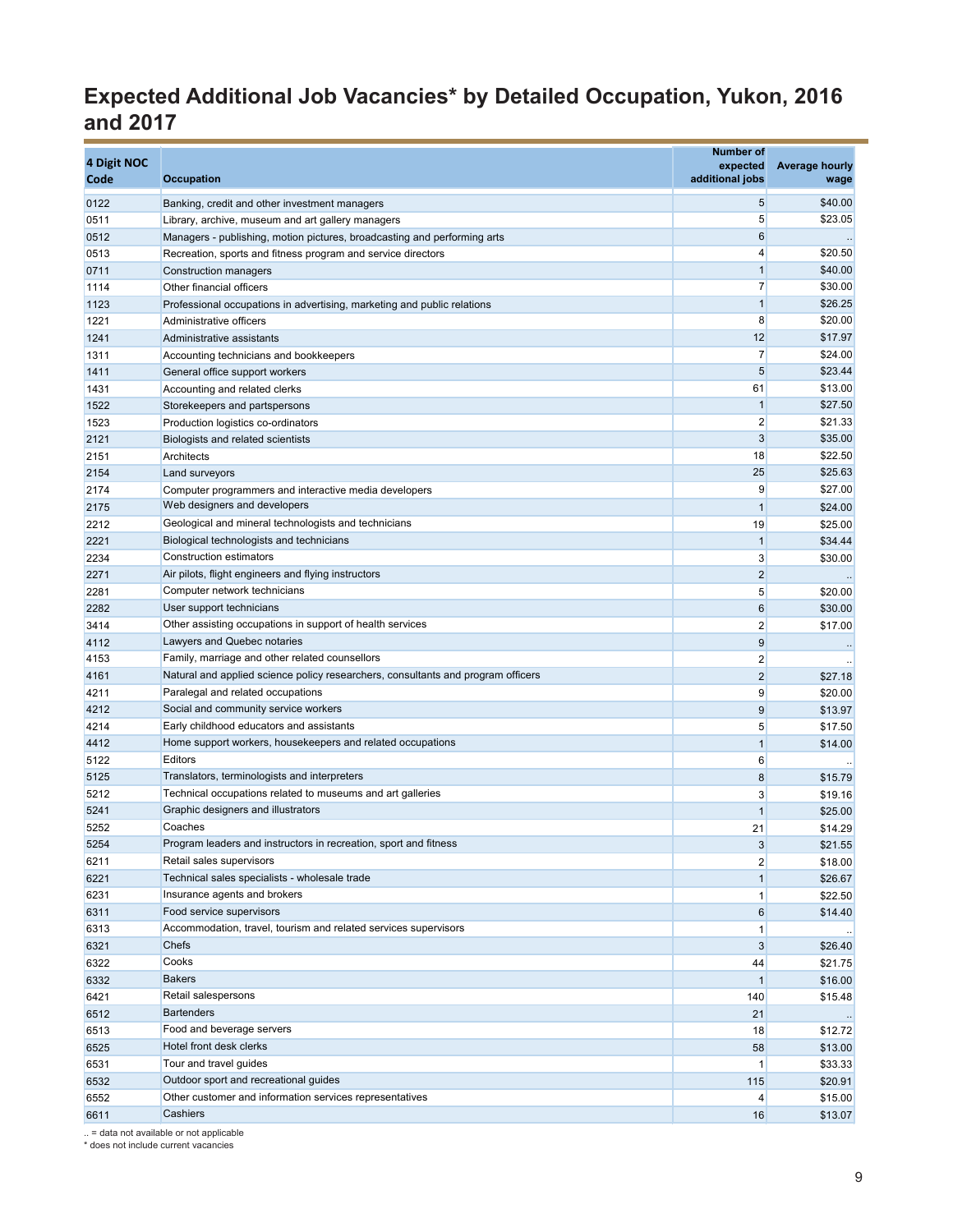## <span id="page-9-0"></span>**Expected Additional Job Vacancies by Detailed Occupation, Yukon, 2016 and 2017, continued....**

|             |                                                                                          | <b>Number of</b> |                       |
|-------------|------------------------------------------------------------------------------------------|------------------|-----------------------|
| 4 Digit NOC |                                                                                          | expected         | <b>Average hourly</b> |
| Code        | <b>Occupation</b>                                                                        | additional jobs  | wage                  |
| 6621        | Service station attendants                                                               | 5                | \$12.90               |
| 6622        | Store shelf stockers, clerks and order fillers                                           | 9                | \$13.16               |
| 6711        | Food counter attendants, kitchen helpers and related support occupations                 | 101              | \$12.33               |
| 6731        | Light duty cleaners                                                                      | $\overline{2}$   | \$16.00               |
| 6733        | Janitors, caretakers and building superintendents                                        | $\overline{7}$   | \$16.88               |
| 6742        | Other service support occupations, n.e.c.                                                | 3                | \$15.00               |
| 7202        | Contractors and supervisors, electrical trades and telecommunications occupations        | 17               | \$35.00               |
| 7231        | Machinists and machining and tooling inspectors                                          | $\mathbf{1}$     | \$16.00               |
| 7233        | Sheet metal workers                                                                      | $\mathbf{1}$     | \$30.00               |
| 7237        | Welders and related machine operators                                                    | 6                | \$25.00               |
| 7251        | <b>Plumbers</b>                                                                          | 11               | \$40.87               |
| 7271        | Carpenters                                                                               | 18               | \$37.50               |
| 7282        | Concrete finishers                                                                       | 21               | \$30.00               |
| 7294        | Painters and decorators (except interior decorators)                                     | 17               |                       |
| 7312        | Heavy-duty equipment mechanics                                                           | 5                | \$25.00               |
| 7321        | Automotive service technicians, truck and bus mechanics and mechanical repairers         | 18               | \$33.17               |
| 7445        | Other repairers and servicers                                                            | 10               | \$18.50               |
| 7511        | Transport truck drivers                                                                  | 30               | \$28.86               |
| 7512        | Bus drivers, subway operators and other transit operators                                | 96               | \$23.41               |
| 7514        | Delivery and courier service drivers                                                     | 13               | \$18.41               |
| 7521        | Heavy equipment operators (except crane)                                                 | 23               | \$33.19               |
| 7522        | Public works maintenance equipment operators and related workers                         | 5                | \$22.33               |
| 7535        | Other automotive mechanical installers and servicers                                     | $\boldsymbol{9}$ |                       |
| 7611        | Construction trades helpers and labourers                                                | 97               | \$22.88               |
| 7612        | Other trades helpers and labourers                                                       | 14               | \$18.18               |
| 8422        | Silviculture and forestry workers                                                        | 5                | \$22.20               |
| 8431        | General farm workers                                                                     | 3                |                       |
| 8441        | Fishing vessel deckhands                                                                 | $\overline{2}$   | \$17.00               |
| 8442        | Trappers and hunters                                                                     | 5                |                       |
| 8612        | Landscaping and grounds maintenance labourers                                            | 3                | \$15.38               |
| 8614        | Mine labourers                                                                           | 11               | \$23.00               |
| 9243        | Water and waste treatment plant operators                                                | $\mathbf{1}$     | \$30.00               |
| 9414        | Concrete, clay and stone forming operators                                               | 21               |                       |
| 9461        | Process control and machine operators, food, beverage and associated products processing | 37               | \$11.07               |
| 9533        | Other wood products assemblers and inspectors                                            | $\mathbf{1}$     | \$15.00               |
| 9619        | Other labourers in processing, manufacturing and utilities                               | 11               | \$14.17               |
|             | <b>All Occupations</b>                                                                   | 1.369            | $\ddot{\phantom{a}}$  |
|             |                                                                                          |                  |                       |

.. = data not available or not applicable

n.e.c.= not elsewhere classified

Businesses and organizations expected an additional 1,369 job vacancies in 2016 and 2017, which included vacancies due to turnover as well as creation of new jobs. The occupation that had the most expected additional job vacancies was *Retail salespersons* with 140 jobs. *Outdoor sport and recreational guides* and *Food counter attendants, kitchen helpers and related support occupations* followed with 115 and 101 expected additional job vacancies, respectively.

The highest expected average hourly wage was \$40.87 for *Plumbers*, followed by \$40.00 for both *Banking, credit and other investment managers* and *Construction managers.* The lowest expected average hourly wage was \$11.07 for *Process control and machine operators, food, beverage and associated products processing*; followed by \$12.33 for *Food counter attendants, kitchen helpers and related support occupations*.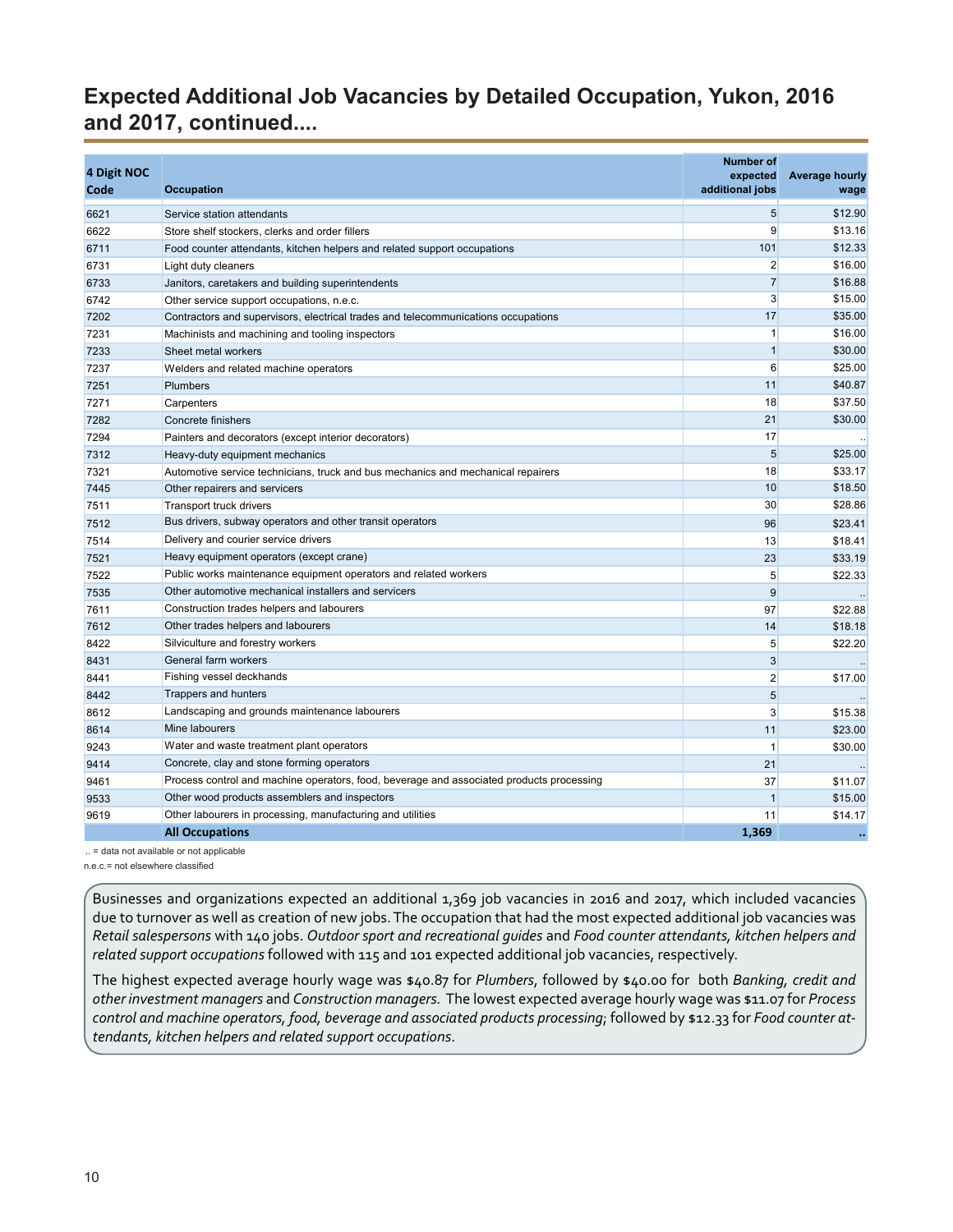#### **Yukon Government Current Employment, July 31, 2016**

*While the previous pages of this report analyzes information collected through a sample survey of Yukon businesses and organizations, information on the Yukon government's (YG) employment and current job vacancies was derived from YG administrative databases and expected job vacancies were estimated based on average growth and turnover trends. The following presentation of data and analyses are based on this information.*

As of July 31, 2016, there were 5,400 employees employed by the Yukon government. Of them, 4,134, or 76.6%, were employed full-time.\*

Of the 5,400 YG employees\*; 3,815, or 70.6% were permanent; 1,421, or 26.3% were in temporary employment; and 236, or 4.4%, were seasonal employees.

Note: Yukon public schools were included in the Yukon government employment and vacancy information.

\* The type of employment sub-categories may exceed total employees as some employees are simultaneously employed in more than one position.

#### **Yukon Government Current Job Vacancies, July 31, 2016**

|                    |                                                                                    |                                            | Job vacancies    |                  | <b>Job vacancies</b> |                         |                                                        |                          |
|--------------------|------------------------------------------------------------------------------------|--------------------------------------------|------------------|------------------|----------------------|-------------------------|--------------------------------------------------------|--------------------------|
| <b>NOC</b><br>Code | <b>Occupation</b>                                                                  | <b>Total number</b><br>of job<br>vacancies | <b>Full-time</b> | <b>Part-time</b> | <b>Permanent</b>     | <b>Term and</b><br>call | auxilliary-on Education level<br>required <sup>1</sup> | Salary range per<br>hour |
| 00-06              | Management occupations                                                             | 10                                         | 9                |                  |                      |                         | B, C, N, U                                             | \$33.08-\$59.42          |
| 11                 | Professional occupations in business and finance                                   | $\overline{2}$                             | $\overline{2}$   | $\Omega$         |                      |                         | N, U                                                   | \$31.05-\$31.67          |
| 12                 | Administrative and financial supervisors and<br>administrative occupations         | 10                                         | 10               | 0                |                      |                         | U                                                      | \$27.15-\$29.20          |
| 14                 | Office support occupations                                                         |                                            | $\Omega$         |                  | 0                    |                         | N                                                      | \$26.22                  |
| 21                 | Professional occupations in natural and applied<br>sciences                        |                                            | $\overline{2}$   | $\Omega$         | 2                    |                         | B                                                      | \$42.54-\$47.76          |
| 30                 | Professional occupations in nursing                                                |                                            | $\Omega$         |                  |                      |                         | B                                                      | \$38.00                  |
| 31                 | Professional occupations in health (except<br>nursing)                             |                                            |                  | $\Omega$         |                      | 0                       | G                                                      | \$47.76                  |
| 32                 | Technical occupations in health                                                    | 3                                          |                  | $\Omega$         | 3                    | $\overline{0}$          | C, U                                                   | \$33.08-\$36.33          |
| 34                 | Assisting occupations in support of health<br>services                             | $\overline{c}$                             |                  |                  |                      | O                       | C, U                                                   | \$28.14-\$42.39          |
| 41                 | Professional occupations in law and social,<br>community and government services   |                                            |                  | $\Omega$         | 6                    |                         | B                                                      | \$38.23-\$42.53          |
| 44                 | Care providers and educational, legal and public<br>protection support occupations |                                            |                  |                  |                      |                         | C, U                                                   | \$30.00-\$33.08          |
| 51                 | Professional occupations in art and culture                                        |                                            |                  | $\Omega$         |                      | $\Omega$                | G                                                      | \$38.23                  |
| 67                 | Service support and other service occupations<br>n.e.c.                            |                                            | $\Omega$         |                  |                      |                         |                                                        | \$23.00                  |
|                    | <b>All Occupations</b>                                                             | 43                                         | 37               | 6                | 28                   | 15                      |                                                        |                          |
|                    | n.e.c.= not elsewhere classified                                                   |                                            |                  |                  |                      |                         |                                                        |                          |

<sup>1</sup>\_<u>Education level codes</u><br>B = Bachelor's degree U = University certificate or diploma below bachelor's level N = No minimum level of education required<br>C = College, CEGEP and other non-university certificate or diplo

|            |                                                                                    |                                            | <b>Job vacancies</b>    |           | <b>Job vacancies</b> |                         |                                                        |                          |
|------------|------------------------------------------------------------------------------------|--------------------------------------------|-------------------------|-----------|----------------------|-------------------------|--------------------------------------------------------|--------------------------|
| <b>NOC</b> | <b>Code Occupation</b>                                                             | <b>Total number</b><br>of job<br>vacancies | <b>Full-time</b>        | Part-time | Permanent            | <b>Term and</b><br>call | auxilliary-on Education level<br>required <sup>1</sup> | Salary range per<br>hour |
| 00-06      | Management occupations                                                             | 10                                         | 9                       |           |                      | 3                       | B, C, N, U                                             | \$33.08-\$59.42          |
| 11         | Professional occupations in business and finance                                   |                                            | $\overline{2}$          | $\Omega$  |                      |                         | N, U                                                   | \$31.05-\$31.67          |
| 12         | Administrative and financial supervisors and<br>administrative occupations         | 10                                         | 10                      |           |                      | 61                      |                                                        | \$27.15-\$29.20          |
| 14         | Office support occupations                                                         |                                            | 0                       |           |                      |                         | N                                                      | \$26.22                  |
| 21         | Professional occupations in natural and applied<br>sciences                        |                                            | 2                       |           |                      |                         | в                                                      | \$42.54-\$47.76          |
| 30         | Professional occupations in nursing                                                |                                            | n                       |           | $\Omega$             |                         | B                                                      | \$38.00                  |
| 31         | Professional occupations in health (except<br>nursing)                             |                                            |                         |           |                      |                         |                                                        | \$47.76                  |
| 32         | Technical occupations in health                                                    |                                            | $\overline{\mathbf{3}}$ | $\Omega$  | 3                    | $\Omega$                | C, U                                                   | \$33.08-\$36.33          |
| 34         | Assisting occupations in support of health<br>services                             |                                            |                         |           |                      | 0                       | C, U                                                   | \$28.14-\$42.39          |
| 41         | Professional occupations in law and social,<br>community and government services   |                                            |                         | $\Omega$  | 6                    |                         | B                                                      | \$38.23-\$42.53          |
| 44         | Care providers and educational, legal and public<br>protection support occupations |                                            |                         |           |                      |                         | C, U                                                   | \$30.00-\$33.08          |
| 51         | Professional occupations in art and culture                                        |                                            |                         | $\Omega$  |                      | $\Omega$                | G                                                      | \$38.23                  |
| 67         | Service support and other service occupations<br>n.e.c.                            |                                            |                         |           |                      |                         |                                                        | \$23.00                  |
|            | <b>All Occupations</b>                                                             | 43                                         | 37                      |           | 28                   | 15                      | $\sim$                                                 |                          |

n.e.c.= not elsewhere classified